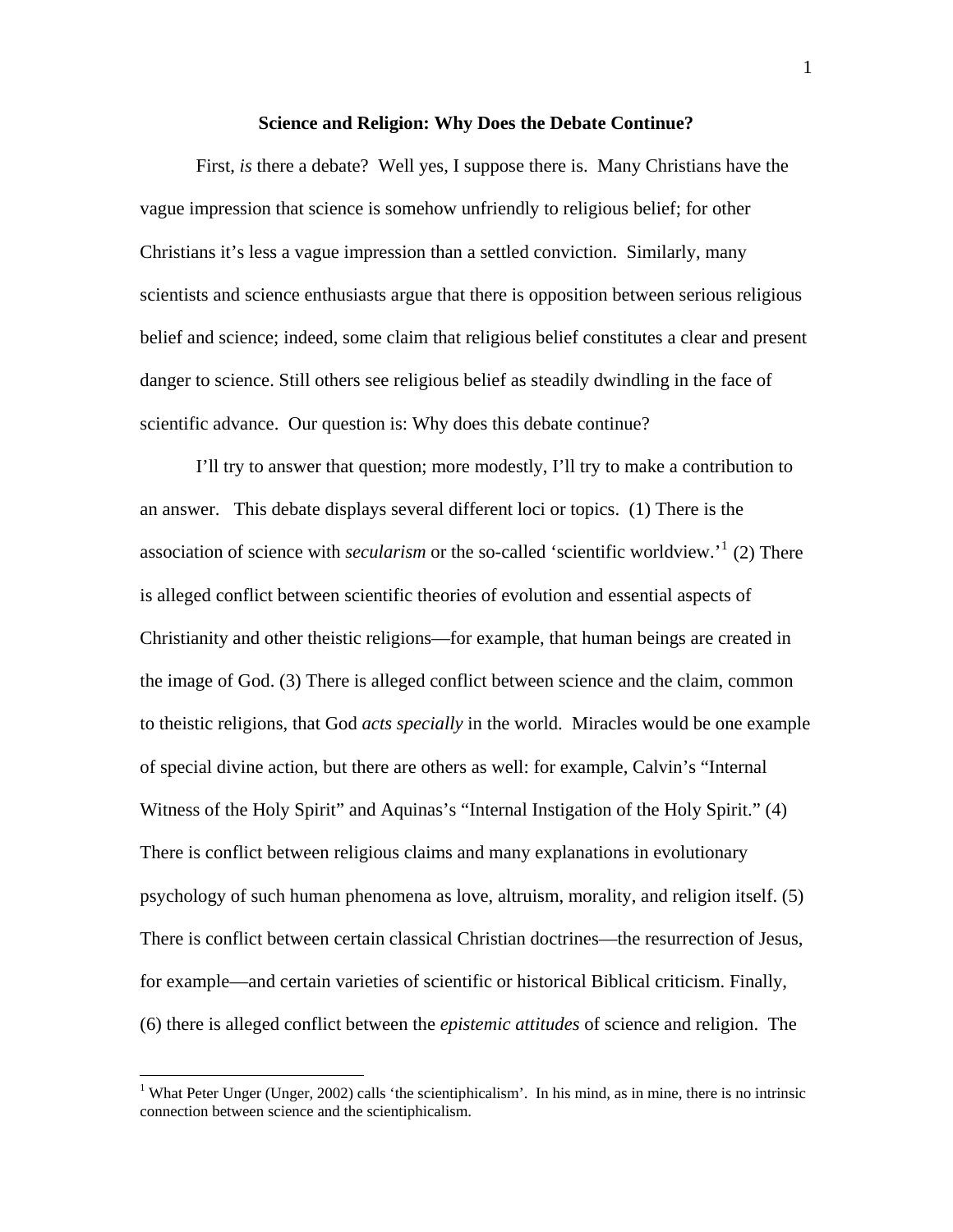scientific attitude, so it is said, involves forming belief on the basis of empirical investigation, holding belief tentatively, constantly testing belief and looking for a better alternative; the religious attitude involves believing on faith. Clearly I can't address all six of these topics of debate here; I'll confine myself to the first two.

### **I Science and secularism**

 Science is often thought to endorse, promote, enforce, imply or require *secularism*; but what exactly, or even approximately, *is* secularism? Suppose we start with the adjective and sneak up gradually on the noun. According to my dictionary the term 'secular' means "of or relating to the worldly or the temporal as distinguished from the spiritual or eternal: not sacred." Here 'eternal' wouldn't refer to propositions, properties, numbers and other abstract objects, which could be thought of as eternal; perhaps we could replace 'eternal,' here, with 'supernatural.' On this account, raking your lawn could be secular; praying or worshipping would not. How about secular*ism*? This would be an attitude or a position of some sort: perhaps the position, with respect to some particular area of life, that secular approaches are all that is necessary or desirable in that area of life; no reference to the spiritual or supernatural is needed for proper prosecution of the activities or projects in that area. One might thus embrace secularism with respect to raking the lawn or getting your car repaired: no reference to the supernatural or spiritual is necessary. This is secularism *with respect to x,* for some department or aspect of life x; but then what is secularism *tout court*? For present purposes, that would be the idea that a secular approach to *all* of life is satisfactory or required; there is no department or aspect of life where there needs to be, or ought to be, a reference to the supernatural or spiritual. Secularism, so construed, has been an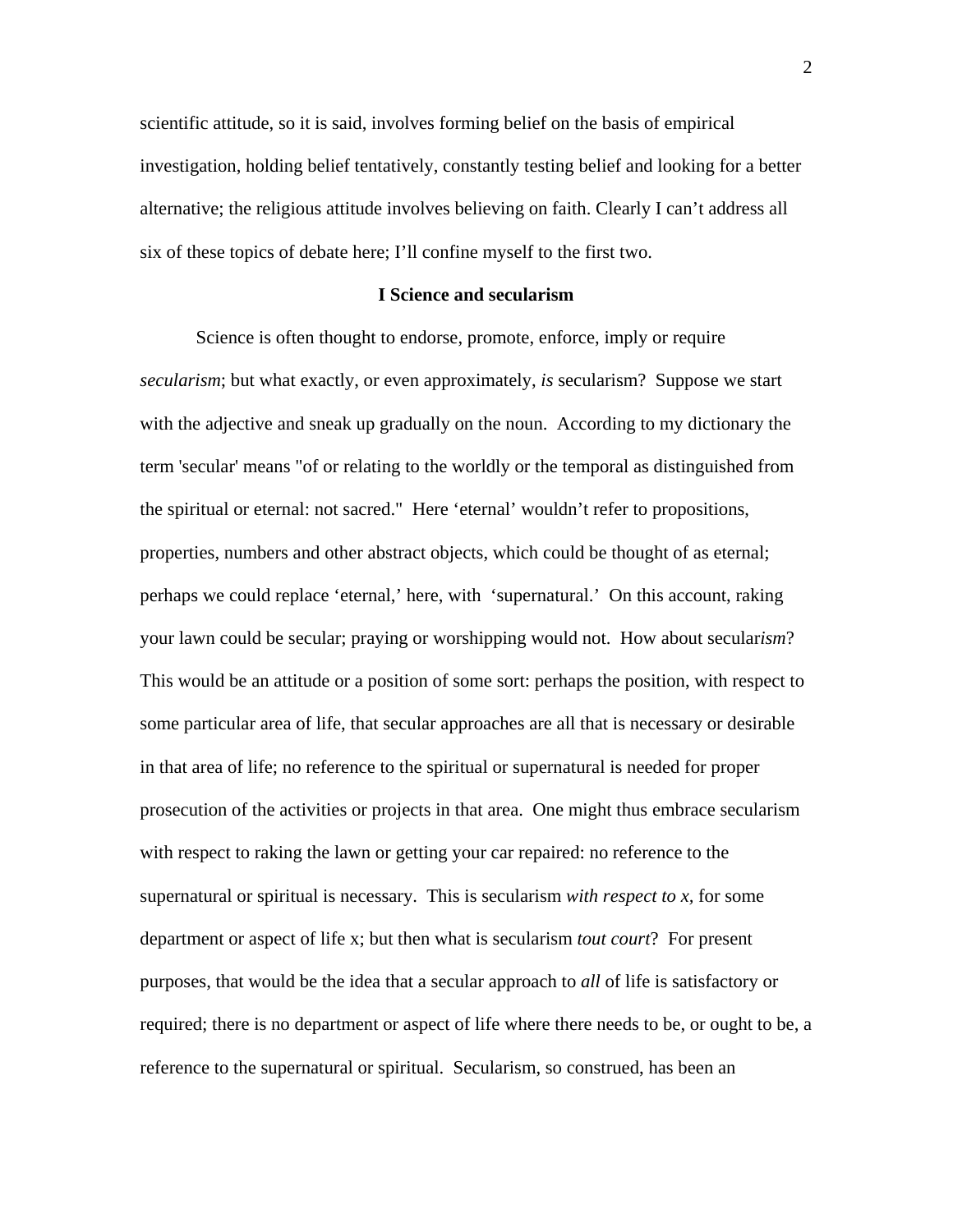increasing feature of much of western life, in particular of western academic and intellectual life, for the last couple of centuries.

 There are two basic and vastly different versions of secularism present in contemporary western academia. One is limned and examined (and rejected) by Bas van Fraassen in his absorbing book *The Empirical Stance* (van Fraassen 2002), initially given as lectures in the very series we are celebrating. This variety is intimately connected with science, and can be briefly if imprecisely described as the thought that scientific inquiry, or more accurately what van Fraassen calls 'objectifying inquiry,' is enough. Perhaps a bit more accurately, but still requiring nuance and qualification, it is the position that the broadly scientific picture of the world is enough. Enough for what? Enough for understanding, and enough for practice. Enough as a guide to life, and enough for rightly fixing opinion. This scientific worldview encompasses all we need to know and indeed all we *can* know about our world and about ourselves; if there is anything beyond or in addition to what science (present or future) reveals, it is something with which we neither have nor can have contact.

 This variety of secularism is our main focus; but it is important to see that there is another and wholly different species of the same genus. And just as the first, scientific, variety is outlined in van Fraassen's book, so the second, nonscientific variety is sketched in a review of van Fraassen's book by Richard Rorty (Rorty 2002). As Rorty points out, there is a kind of secularism that pays little attention to science, or at any rate sees its value as merely utilitarian. Rorty may or may not be right about the nature of the practical goals endorsed by this version of secularism; I'll comment instead on its intellectual or perhaps ideological side. Here what is fundamental is a turning away from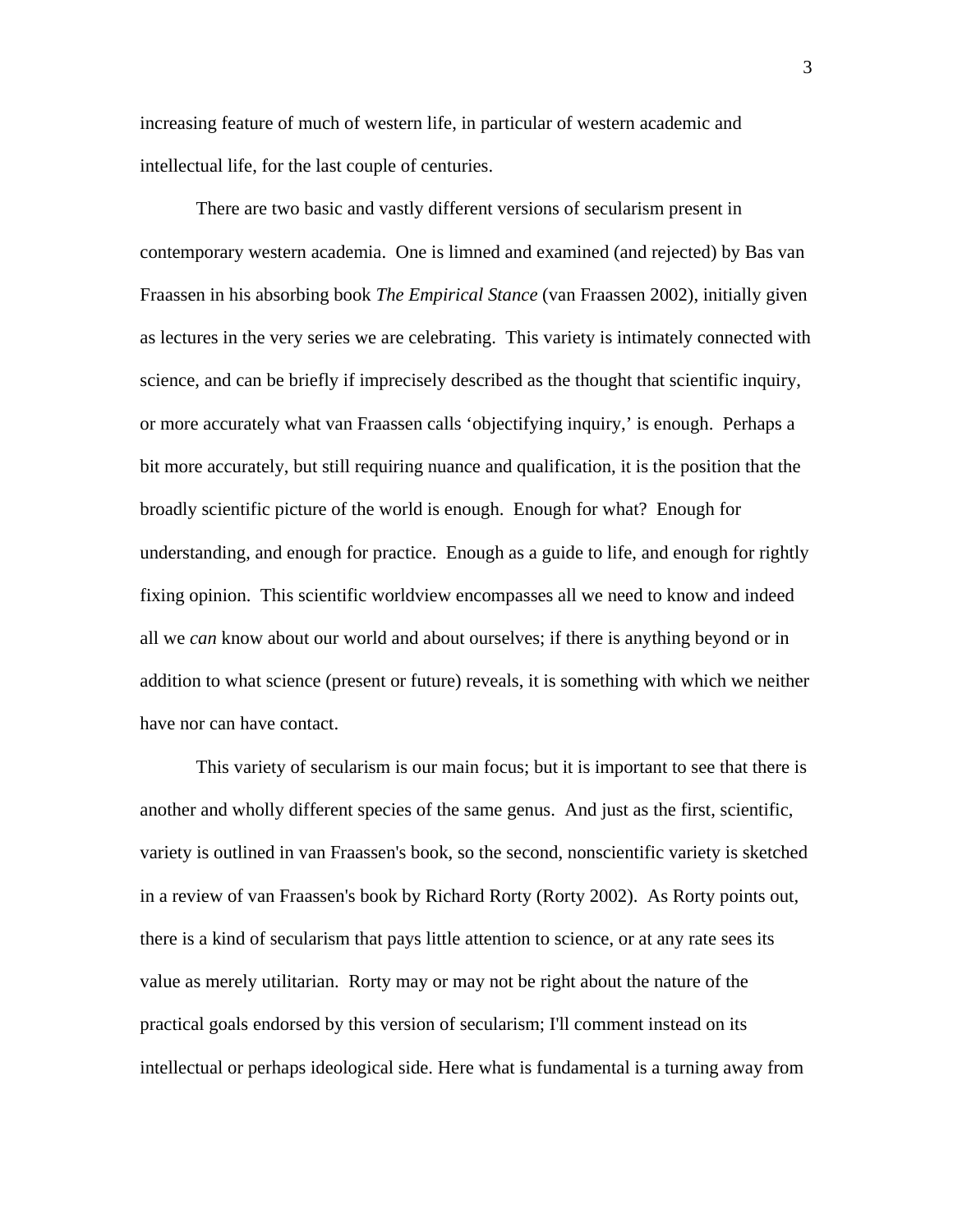science and objectifying inquiry, rejecting that whole endeavor as a failed project. And instead of seeing human beings as trying to achieve the truth about our world, it would instead see us, at some deep level, as *constructing* or, better, *constituting* the truth about the world. This way of thinking goes back, of course, to Kant and perhaps indeed to the ancient world, to the Protagorean claim that "man is the measure of all things." Here the fundamental idea is that we human beings, in some deep and important way, are ourselves responsible for the structure and nature of the world—either individually or communally. At this point, naturally, I'd like to talk about Kant, but I don't have the space.

 Another version of fundamentally the same idea is the claim that there really isn't any such thing as truth (with a capital T, as they like to put it); what there are instead are various substitutes. Sticking with Rorty, for example, there is truth (now with a small 't') as 'what our peers will let us get away with saying' (Rorty 1979). This kind of secularism, like scientific secularism, embraces the idea that we have no need to resort to the spiritual or supernatural; we human beings are autonomous, and must make our own way, must fashion our own salvation. We are responsible for ourselves, and indeed (as Rorty says), can redefine, remake ourselves. This lust for human autonomy can assume truly heroic proportions, as (if Rorty's account is accurate) with Heidegger's standing appalled at the thought that he was not his own creation (Rorty 1989, p. 109), and his remarkable idea that he was *guilty* by virtue of existing in a universe he had not himself created. (Talk about moral scruples and a tender conscience!) The contrast between these two forms of secularism is enormously fascinating. From a Christian perspective the one vastly overestimates us, tending to see us, we ourselves, as the real creators of the world,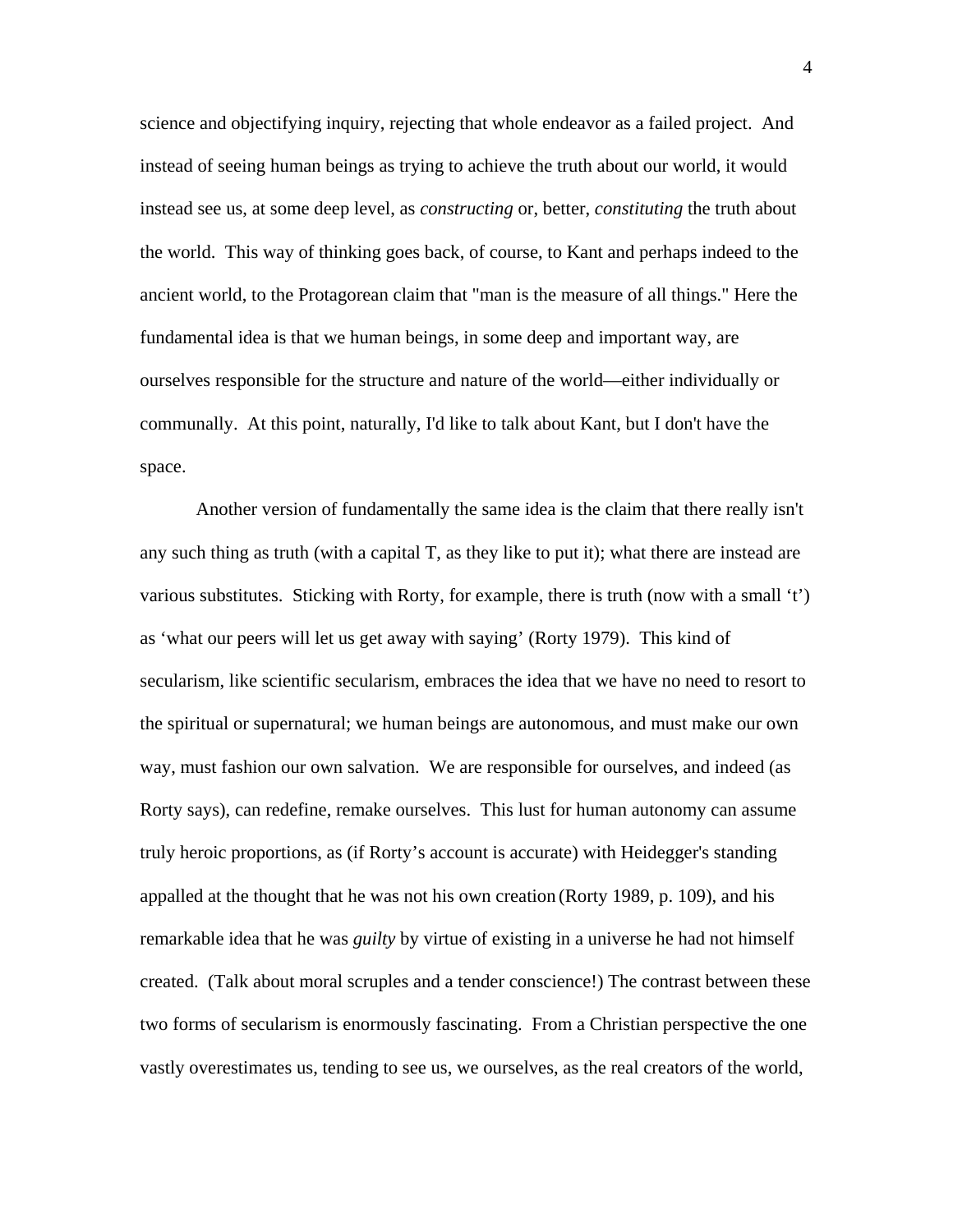or at least the real source of its structure; the other vastly underestimates us, tending to see us as just another animal with a peculiar way of making a living.

But our present concern is with scientific secularism. Let's look a bit further. According to van Fraassen, the development of modern science involves what he calls, perhaps following Rudolf Bultmann, "objectifying inquiry." Objectifying inquiry, he says, is neither necessary nor sufficient for science; nevertheless, he says, it is a prominent and profoundly important feature of most scientific investigation. There are several aspects to this kind of inquiry, but a number of them can be subsumed under the striking phrase "getting ourselves out of the picture".<sup>[2](#page-4-0)</sup> There is getting ourselves *individually* out of the picture: my own likes and dislikes, my own hopes and fears and loves are not to enter into what I do or say as a scientist, although of course they may serve as motivation for engaging in science in the first place or for pursuing one scientific project as opposed to another. The surgeon who dispassionately cuts into another human being displays this kind of objectivity; to achieve it, surgeons ordinarily refuse to operate on family members. Similarly, my own private and idiosyncratic moral judgments are not to enter in, either into my reports of the data, or my theories. Objectivity in this sense is a matter of ignoring or bracketing what pertains to one or some individual(s) as opposed to others.

 But science, notoriously, is also said to refrain from moral judgments more generally—not just those that don't enjoy universal assent. And the same goes for likes and dislikes. So there is a stronger sense of objectivity also operative here: stepping away from, bracketing, at least some aspects or characteristics of human subjectivity

<span id="page-4-0"></span><sup>&</sup>lt;sup>2</sup>A phrase van Fraassen gets from the historian Catherine Wilson.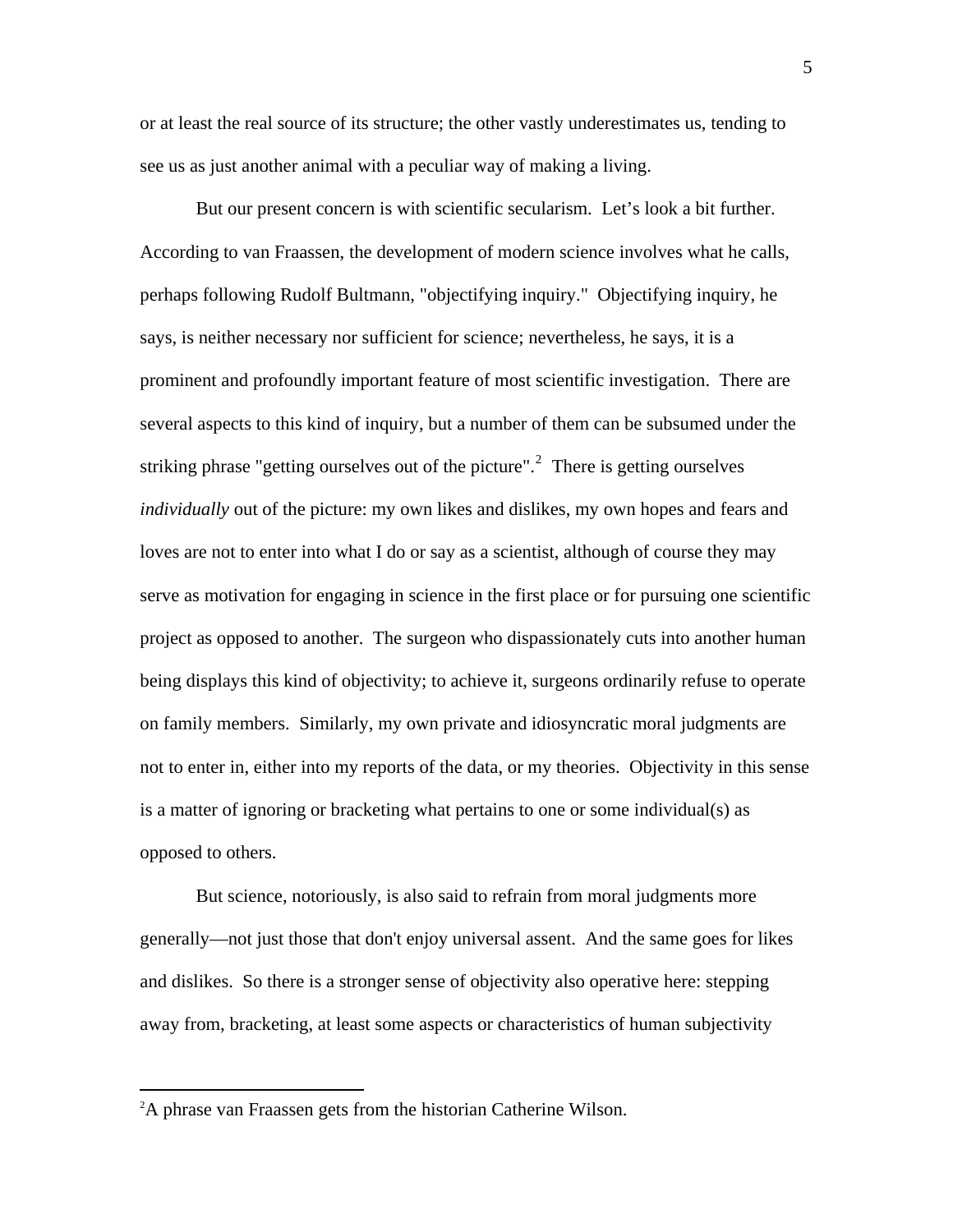more generally, hoping in this way to achieve objectivity in the sense of faithfulness to the object of inquiry. There is our nearly inevitable propensity for making moral judgments; objectivity requires that, in doing science, we see this as something "from our side" as it were, not to be found in the things themselves (at least for the purposes of science). Similarly for *teleology*: human subjects display a nearly ineluctable tendency to think in terms of teleology, perhaps because of our inveterate practical bent. Another part of objectifying inquiry, therefore, another part of "taking ourselves out of the picture" is to think of the world, at least as scientific object, as involving no purposes, no teleology. This thought goes all the way back to Francis Bacon:

> Although the most general principles in nature ought to be held merely positive, as they are discovered, and cannot with truth be referred to a cause; nevertheless the human understanding being unable to rest still seeks something prior in the order of nature. And then it is that in struggling towards that which is further off it falls back upon that which is more nigh at hand; namely, on final causes: which have relation clearly to the nature of man rather than to the nature of the universe; and from this source have strangely defiled philosophy.<sup>[3](#page-5-0)</sup>

Still further: human beings display a powerful inclination to *personify* the world: to see it as populated by living spirits who, like us, love and hate, think, believe and reason;<sup>[4](#page-5-1)</sup> for the animist the whole world is alive, permeated by living spirits. And a very special case of this—a limiting case, as we might think—is our human tendency to think

<span id="page-5-0"></span> $3$ Quoted in Leon Kass, (1985), p. 250.

<span id="page-5-1"></span> $4 \text{ A tendency that, for what it is worth, has been confirmed by studies in evolutionary$ psychology: see, for example, Justin Barrett, (2000), and (2004); Pascal Boyer, (1994); and Todd Tremlin, (2006).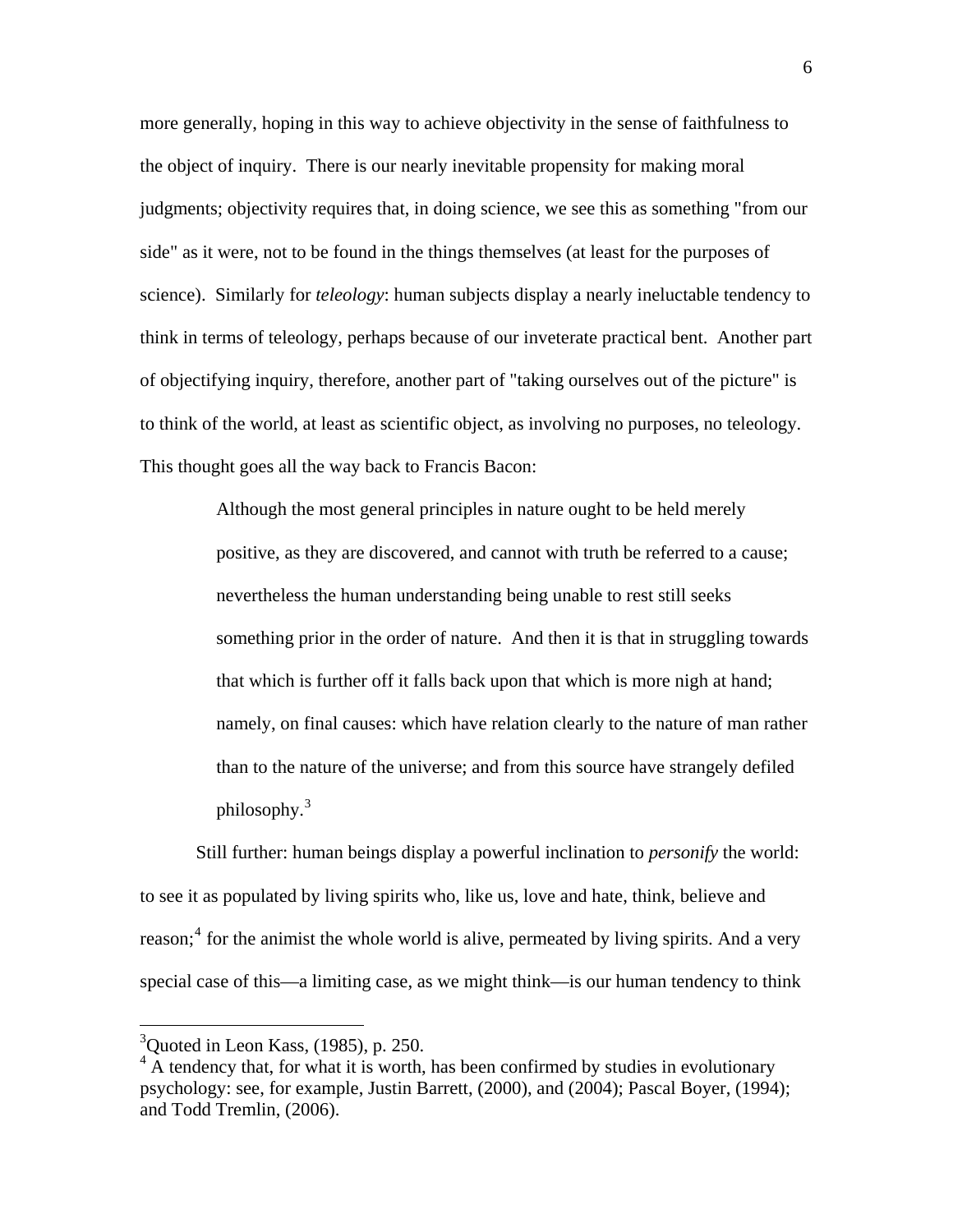of the world itself as created and governed by just one transcendent spirit; theism can thus be thought of as a limiting case of animism. Now part of taking ourselves out of the picture is rejecting, at least for scientific purposes, this tendency to personify the world. And if we do think of theism as a limiting case of animism, then this taking ourselves out of the picture can be seen as a source of *methodological naturalism* (MN).**[5](#page-6-0)**

MN is widely proposed as a constraint on proper science, and indeed it seems to characterize most if not all of contemporary science. MN is not to be confused with *philosophical* or *ontological* naturalism, according to which there is no such person as God or any other supernatural beings. The partisan of MN doesn't necessarily subscribe to ontological naturalism. MN is a proposed condition on proper science, not a statement about the nature of the universe. (Of course if philosophical naturalism were true, and if we thought of science as an effort to find the truth about our world, then MN would presumably be the sensible way to proceed in science.)The rough and basic idea of MN is that science should be done *as if*, in some sense, ontological naturalism were true; as Hugo Grotius put it, we should proceed as if God is not given. According to MN, therefore, a proper scientific theory can't refer to God or other supernatural agents such as angels or devils or Satan and his cohorts. Further, scientific description or presentation of the data relevant to a given inquiry can't be in terms or categories involving the

<span id="page-6-0"></span>**<sup>5</sup>** Obviously we don't take ourselves *completely* out of the picture, in doing science: we continue to endorse *modus ponens* as opposed to affirming the consequent; we rely on logic, mathematics, perception, measurement, the idea that there has been a past, etc., all of which are characteristically human ways of proceeding. Other, more subtle ways in which our human proclivities enter into scientific inquiry are pointed out in detail in Del Ratzsch, "Humanness in their Hearts" (presently unpublished but available on the web). And of course there can be controversy as to whether a given part of the human cognitive constitution *should* be bracketed in science: if theism is true, for example, it is far from obvious that Methodological Naturalism gives us the best shot at reaching the truth. See A. Plantinga (1993) (1996).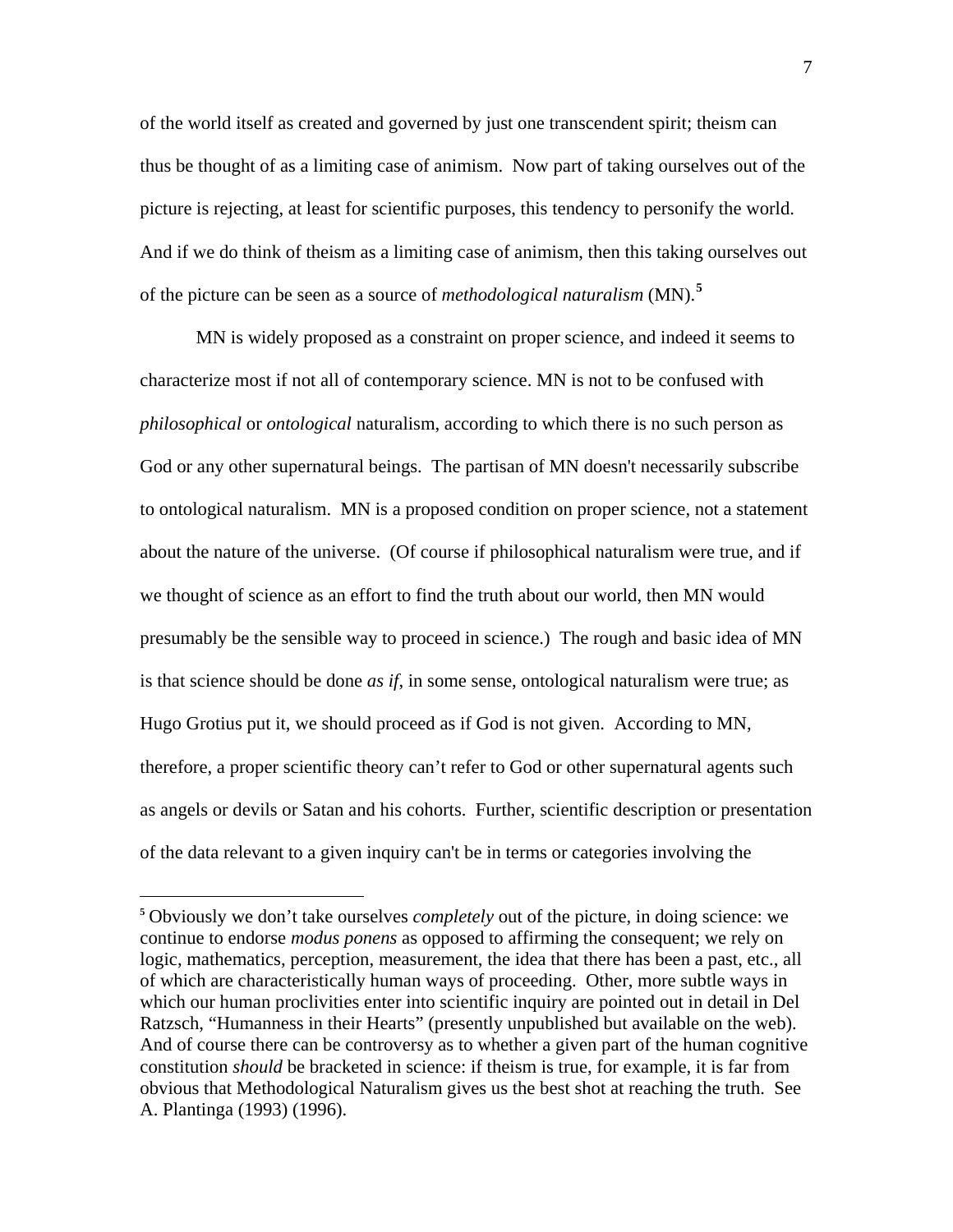supernatural. Still further, a scientific theory can't employ what one knows or thinks one knows by way of divine revelation. There will be more to MN than this: for example, it will also involve a constraint on the appropriate body of background knowledge or belief with respect to which a scientific discipline is to be conducted: that background information, presumably, will contain no propositions obviously entailing  $6$  the existence of God (or other supernatural beings).

I'll say more about MN later; for the moment, we may note that it can nicely be seen as secularism with respect to science. The claim is that science, that striking and important human activity or form of life, has no need of the supernatural or spiritual for its proper prosecution, and indeed is best done by deleting any such references. Note the vast difference between *secularism with respect to science* and *scientific secularism*. The former is the claim that *science* can or should proceed without reference to the supernatural; it says nothing about the rest of life. The latter is a variety of secularism *tout court*; it is the claim that *all* of life can or should proceed without reference to the supernatural, because objectifying inquiry is enough for practice as well as for understanding. And now we can note one source of the continuing debate or mistrust between science and religion. Secularism *tout court*, of course, is the enemy of religion; it is the declaration that there is no department or aspect of life where there needs to be, or ought to be, a reference to the supernatural or spiritual.But the religious attitude towards life just is the attitude that the most important project in human life is getting into the right relation with the supernatural. Specified to Christianity, the religious attitude is

<span id="page-7-0"></span><sup>&</sup>lt;sup>6</sup> "Obviously": if, as many theists have thought, God is a necessary being, the proposition that there is such a person as God is necessarily true and thus entailed (though not obviously entailed) by every proposition.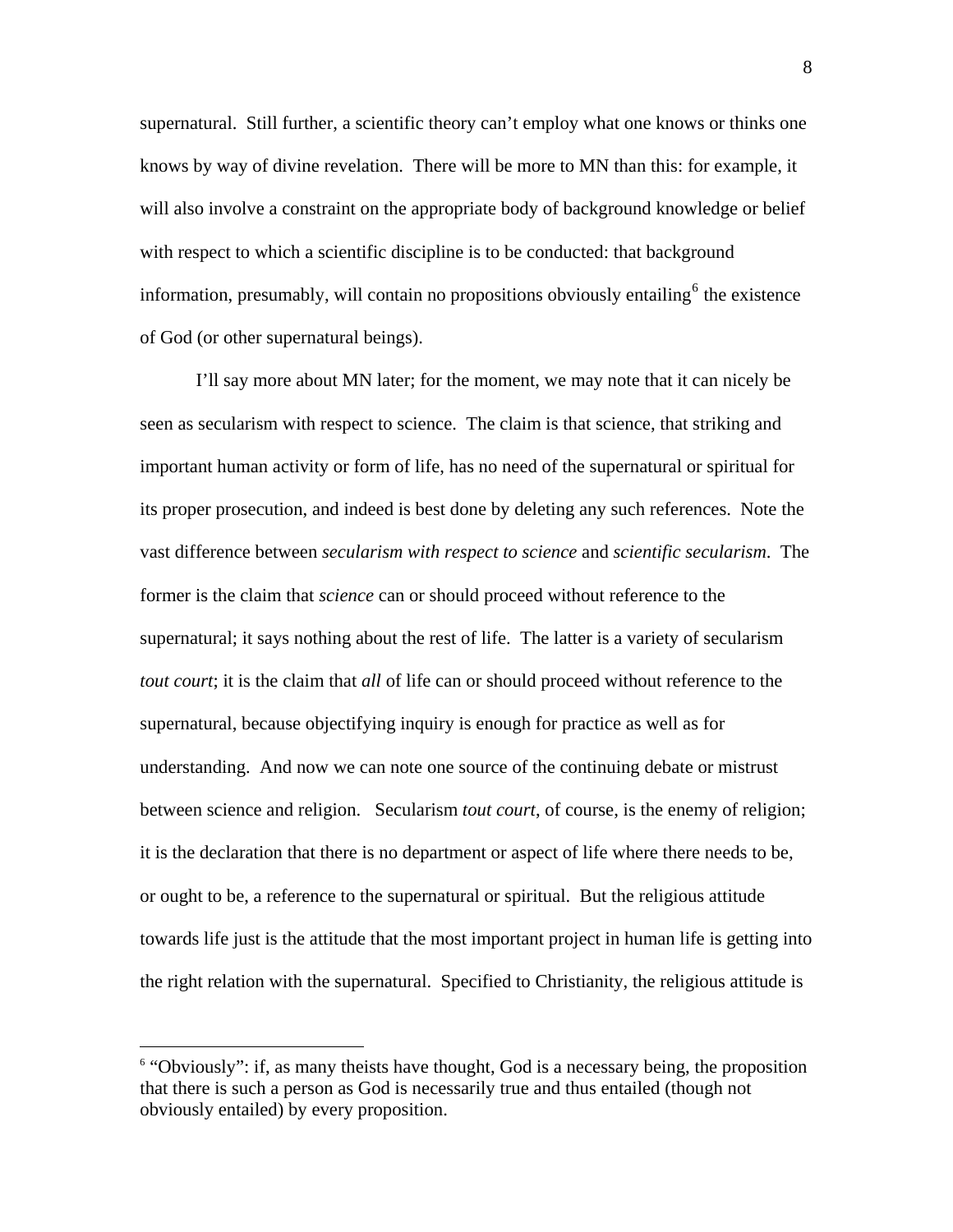that the final good, the *summum bonum* for human beings, is to get into the right relationship with God, which is made possible by the incarnation and atonement of the divine son of God. From that perspective, secularism is a maximally mistaken attitude; it's about as far from right as you can get. And the same will go, then, for *scientific* secularism, the variety of secularism according to which objectifying inquiry, the kind of inquiry characteristic of science, is enough for understanding and practice. According to Christian belief, objectifying inquiry, inquiry characterized by getting ourselves out of the picture, isn't anywhere nearly enough either for theoretical understanding or for knowing how to live a good life. To say it is woefully inadequate would be colossal understatement.

It is crucially important to see that science itself doesn't support or endorse scientific secularism, or the scientific world picture. Science is one thing; the claim that it is *enough* is a wholly different thing. It is not part of science to make that claim. One won't find it in textbooks of science as such, whether physics, chemistry, biology, or whatever. There are scientists who make this claim; but there are as many who reject it. One can be wholly enthusiastic about science without thinking objectifying inquiry is enough. Indeed, that's the sensible attitude towards science from a Christian perspective. The confusion of science with scientific secularism is egregious; it is little better than confusing, say, music history with the claim that music history is enough, philately with the claim that philately is enough. But I believe this confusion, colossal as it is, is widely perpetrated, and by people from both sides of the divide between science and religion. There are many who enthusiastically endorse science; but they go on to confuse it with scientific secularism. Perhaps this is because they see secularism with respect to science,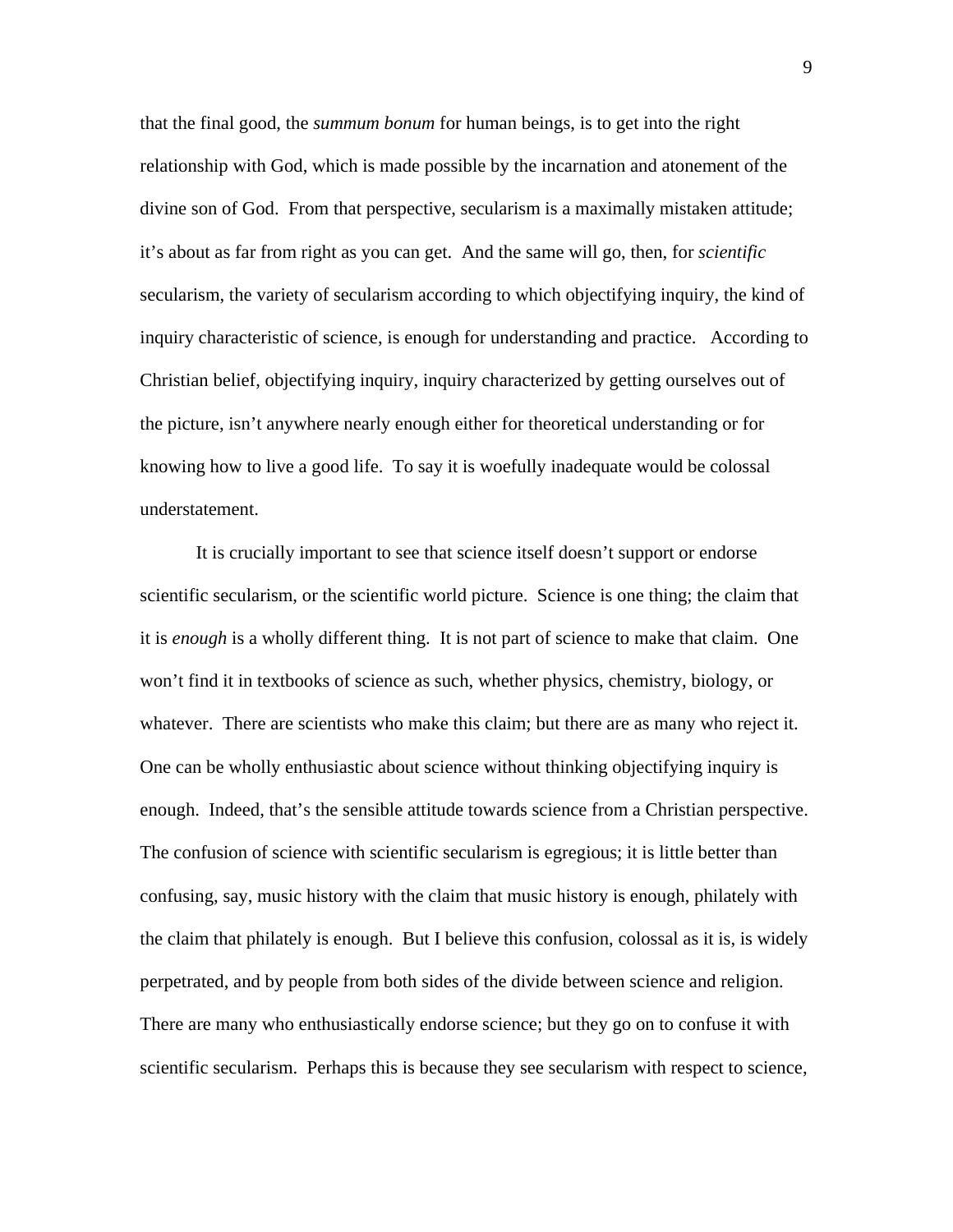i.e, methodological naturalism, as essential to science, but then confuse it with secularism *simpliciter*. Others who emphatically reject secularism fall into the same confusion. They are suspicious, distrustful of science, because of its association with scientific secularism or the so-called scientific worldview. But the fact that science is associated with secularism—i.e., the fact that some people associate the two—is not a decent reason for suspicion of science; it is no better than being suspicious of music history just because someone thinks it's enough. This confusion, I believe, is one factor underlying the continuing mutual distrust between science and religion. So one factor here is really no more than a confusion.

### **II Evolution**

 In Galileo's time, so they say, the main source of conflict between science and religion was astronomical; at present it is biological. Ever since Darwin's day, there has been friction, misunderstanding and mutual recrimination between those who accept Darwinism in one form or another, and Christians of various kinds; and of course this conflict is a main source of the continuing debate between religion and science. Many Christian fundamentalists find incompatibility between the contemporary Darwinian evolutionary account of our origins and their version of the Christian faith. Many Darwinian fundamentalists (as the late Stephen Jay Gould called them) second that motion: they too claim there is conflict between Darwinian evolution and classical Christian or even theistic belief. Contemporaries who champion this conflict view would include, for example, Richard Dawkins (1986), (2003), Daniel Dennett (1985), and, far to the opposite side, Phillip Johnson (1993). In Darwin's own day, this opposition and strife could assume massive proportions. Now Darwin himself was a shy, retiring sort; he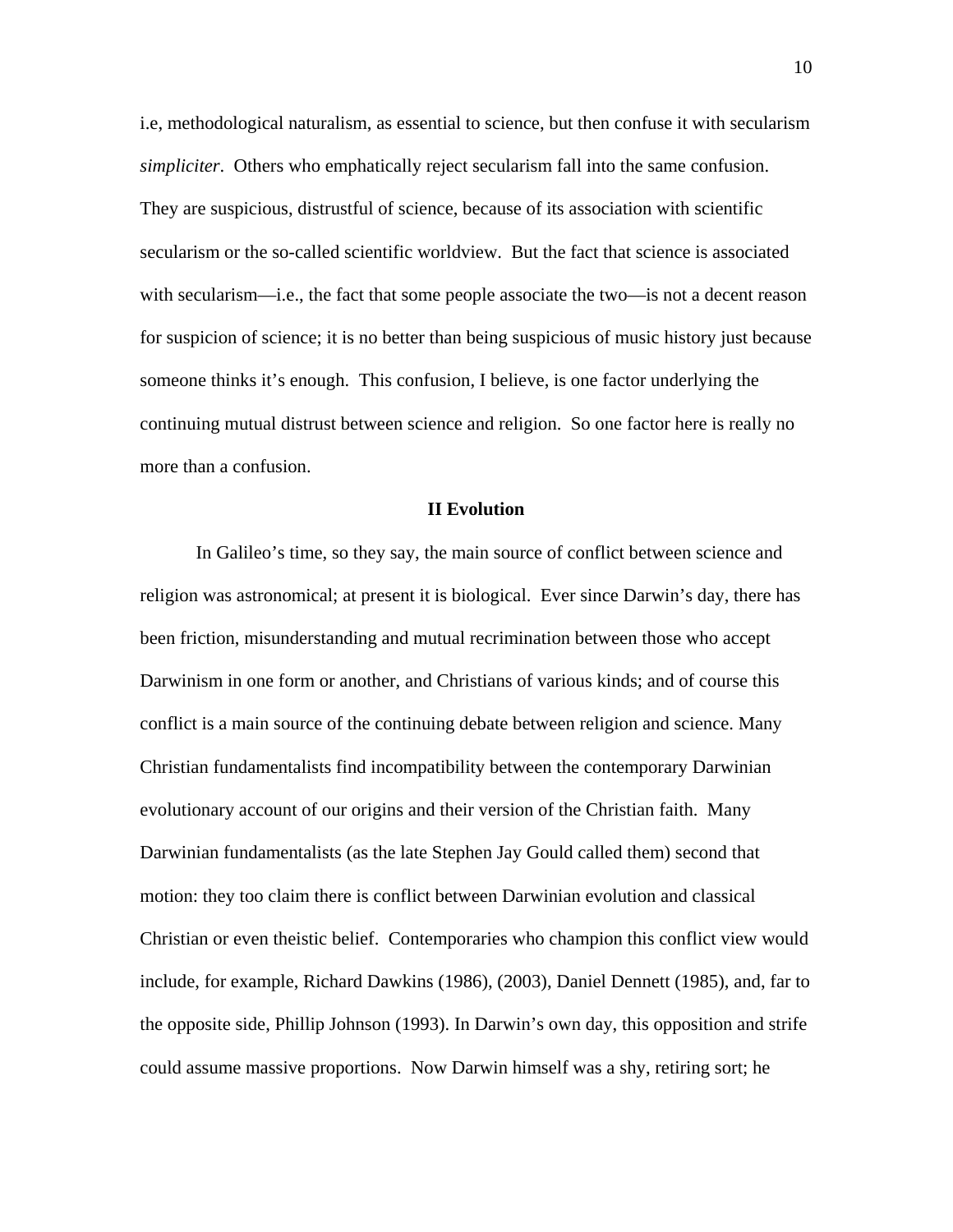hated public controversy and confrontation, but given what he had to say, he was often embroiled in controversy. Fortunately for him, there was his friend Thomas H. Huxley, who defended Darwin with such fierce tenacity that he came to be called 'Darwin's bulldog'. Huxley himself continued the canine allusion by referring to some of Darwin's opponents as "curs which will bark and yelp".<sup>[7](#page-10-0)</sup> This canine connection has proved resilient, or at least durable, extending all the way to the present, where we have Richard Dawkins described as "Darwin's Rottweiler," and Daniel Dennett described, unkindly, by the late Stephen Jay Gould, as "Dawkins's lapdog."

Now where, exactly, does conflict or alleged conflict arise? Evolution, of course, is manifold and various; the term covers a multitude—not necessarily a multitude of sins, but a multitude nevertheless. There is (1) the *Ancient Earth Thesis*, the proposition that the earth is billions of years old. (2) There is the proposition that life has progressed from relatively simple to relatively complex forms. In the beginning there was relatively simple unicellular life, perhaps of the sort represented by bacteria and blue green algae, or perhaps still simpler unknown forms of life. (Although bacteria are simple compared to some other living beings, they are in fact enormously complex creatures.) Then more complex unicellular life, then relatively simple multi-cellular life such as seagoing worms, coral, and jellyfish, then fish, then amphibia, then reptiles, birds, mammals, and finally, as the culmination of the whole process, and the crown of creation, human beings: the *Progress Thesis*, as we humans like to call it (jellyfish might have a different view as to where the whole process culminates). (3) There is the thesis of *Descent with Modification*: the enormous diversity of the contemporary living world has come about by way of offspring differing, ordinarily in small and subtle ways, from their parents.

<span id="page-10-0"></span><sup>7</sup> Darwin (1887), Vol. II, p. 232.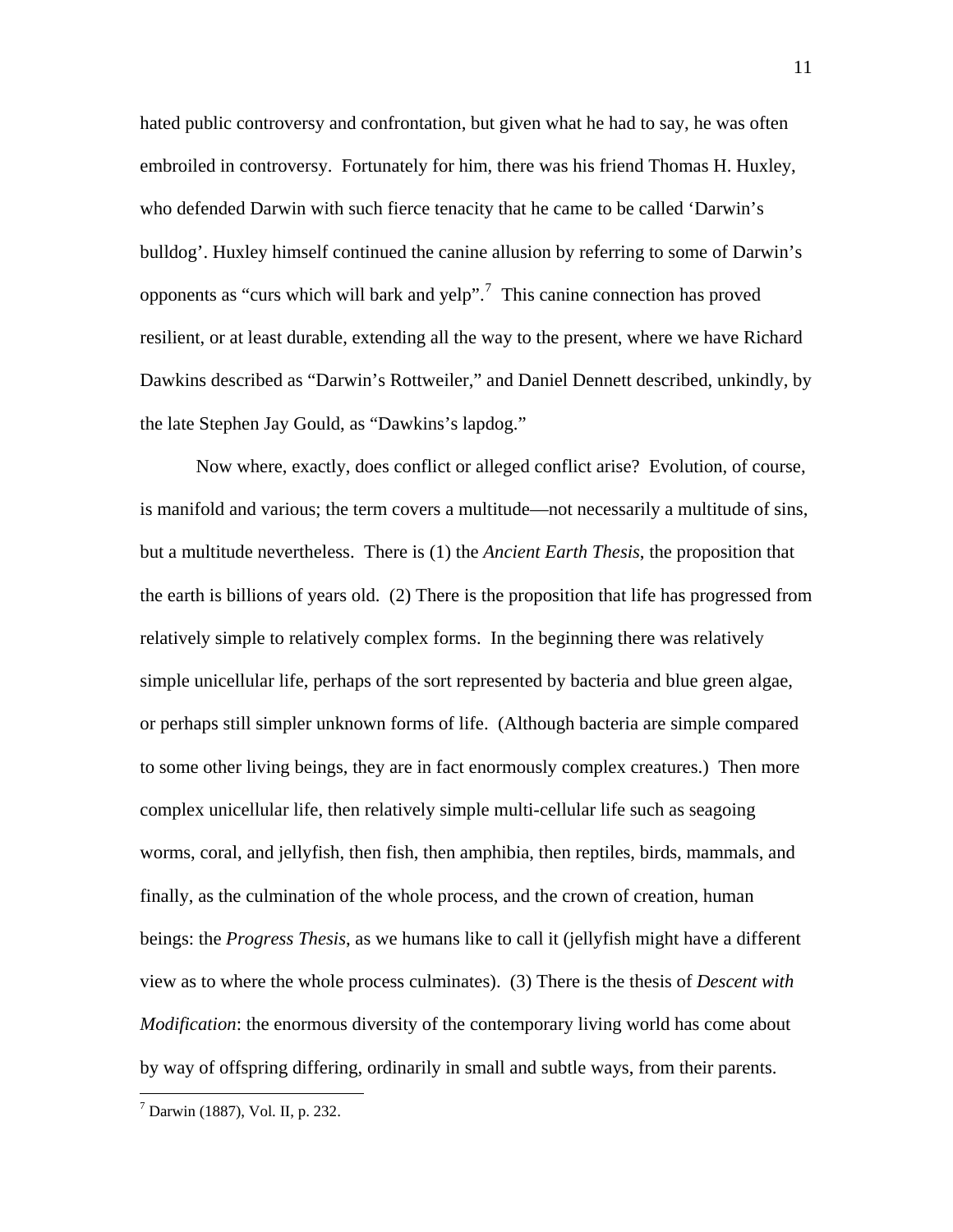Connected with the thesis of descent with modification is the (4) *Common Ancestry Thesis*: that life originated just once on earth, all subsequent life being related by descent to those original living creatures—the proposition that, as Gould (1983) put it, there is a "tree of evolutionary descent linking all organisms by ties of genealogy." According to the Common Ancestry Thesis, we are all cousins of each other—and indeed of all living things.<sup>[8](#page-11-0)</sup> You and the summer squash in your garden, for example—are really cousins under the skin (rind).

Fifth, there is the claim that a certain particular mechanism drives this process of descent with modification: the most popular candidate is natural selection culling or winnowing random genetic mutation. Since Darwin made a similar proposal ("Natural selection has been the main but not exclusive means of modification"), call this thesis *Darwinism.* Finally, it is often assumed that (6) life itself developed from non-living matter without any special creative activity of God but just by virtue of processes described by the ordinary laws of physics and chemistry: call this the *Naturalistic Origins Thesis*. These six theses are of course importantly different from each other. They are also logically independent in pairs, except for the third and fifth theses: the fifth entails the third, in that you can't sensibly propose a mechanism for a process without supposing that the process has indeed occurred. Suppose we use the term "Evolution" to denote the first four of these; the fifth thesis points to the mechanism allegedly *underlying* evolution, and the sixth isn't really part of the theory of evolution.

So where does real or apparent conflict arise? Many Christian evangelicals or

<span id="page-11-0"></span><sup>&</sup>lt;sup>8</sup> Why not suppose that life has originated just once, so that we needn't all be cousins? This suggestion is occasionally made, but the more usual idea is that life originated just once—if only because of the astounding difficulty in seeing how it could have originated (by merely natural processes) at all.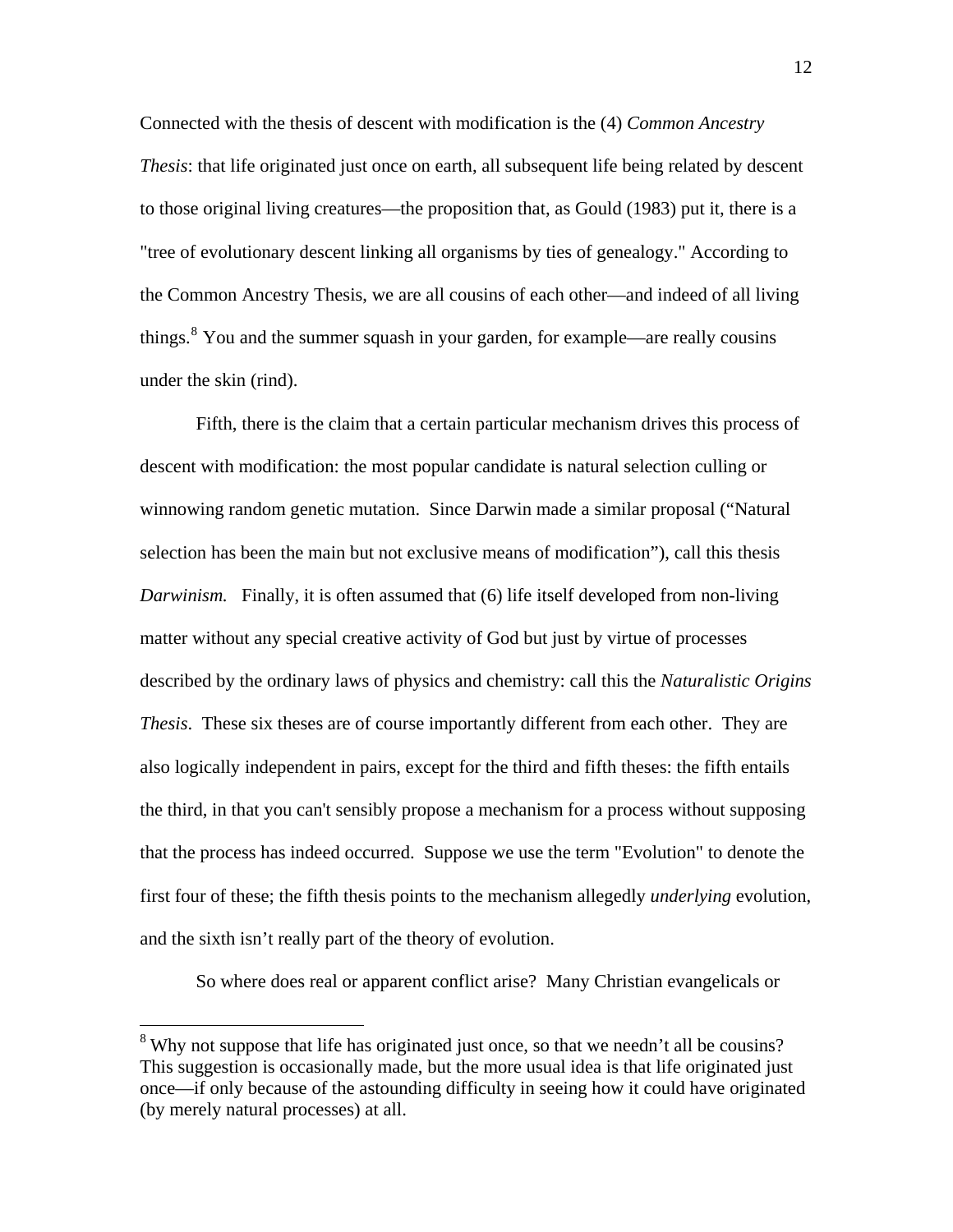fundamentalists accept a literal interpretation of the creation account in the first two chapters of *Genesis*; they are inclined therefore to think the earth and indeed the universe vastly younger than the billions of years of age attributed to them by current science. This seems to be a fairly straightforward conflict, and hence part of the answer to our question is that current scientific estimates of the age of the earth and of the universe differ widely (not to say wildly) from scripturally based beliefs on the part of some Christians and other theists (Muslims for example). The ranks of young earth creationists may be thinning; they are being succeeded by adherents of 'Intelligent Design,' who ordinarily hold neither that the earth is young, nor that God has directly created representatives of most lineages in more or less their present forms.

 A more important source of conflict has to do with the Christian doctrine of creation, in particular the claim that God has created human beings *in his image*. This requires that God *intended* to create creatures of a certain kind— rational creatures with a moral sense and the capacity to know and love him—and then acted in such a way as to accomplish this intention. It does not require that God *directly* create human beings, or that he didn't do so by way of an evolutionary process, or even that he intended to create precisely human beings, precisely our species**.** (Maybe all he actually intended to create were rational, moral and religious creatures; he may have been indifferent to the specific form such creatures would take). But if he created human beings in his image, then at the least he intended that creatures of a certain sort come to be, and acted in such a way as to guarantee the existence of such creatures. This claim is consistent with the ancient earth thesis, the progress thesis, the descent with modification thesis, and the common ancestry thesis. It is important to see that it is also consistent with Darwinism. It could be, for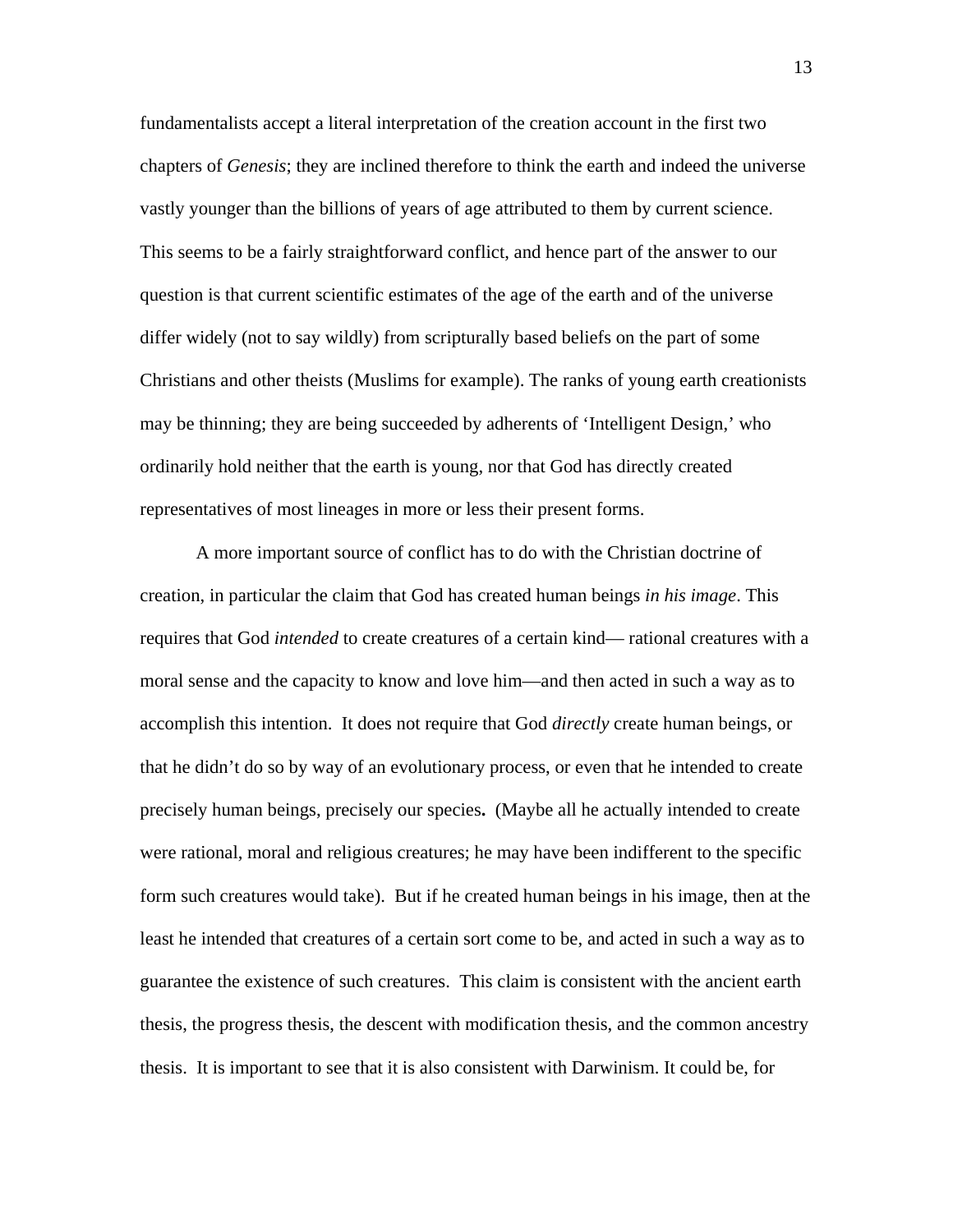example, that God directs and orchestrates the Darwinian process; perhaps, indeed, God causes the right genetic mutation to arise at the right times. There is nothing in the scientific theory of evolution to preclude God from causing the relevant genetic mutations.

 What is *not* consistent with Christian belief, however, is the claim that this process of evolution is *unguided*—that neither God nor anyone else has had a hand in guiding, directing, orchestrating, or shaping it. But precisely this claim is made by a large number of contemporary scientists and philosophers who write on this topic. There is a veritable choir of extremely distinguished experts insisting that this process is unguided, and indeed insisting that it is part of contemporary evolutionary theory to assert that it is unguided. Examples would be Stephen Jay Gould (1983), Douglas Futuyma (1986) G.G. Simpson (1984) and many others; but the loudest voices in the choir (the soloists, perhaps) are Richard Dawkins and Daniel Dennett.

One of Dawkins's most influential books is entitled '*The Blind Watchmaker.*' Its thesis is that the enormous variety of the living world has been produced by natural selection unguided by the hand of God or any other person:

> All appearances to the contrary, the only watchmaker in nature is the blind forces of physics, albeit deployed in a very special way. A true watchmaker has foresight: he designs his cogs and springs, and plans their interconnections, with a future purpose in his mind's eye. Natural selection, the blind, unconscious automatic process which Darwin discovered, and which we now know is the explanation for the existence and apparently purposeful form of all life, has no purpose in mind. It has no mind and no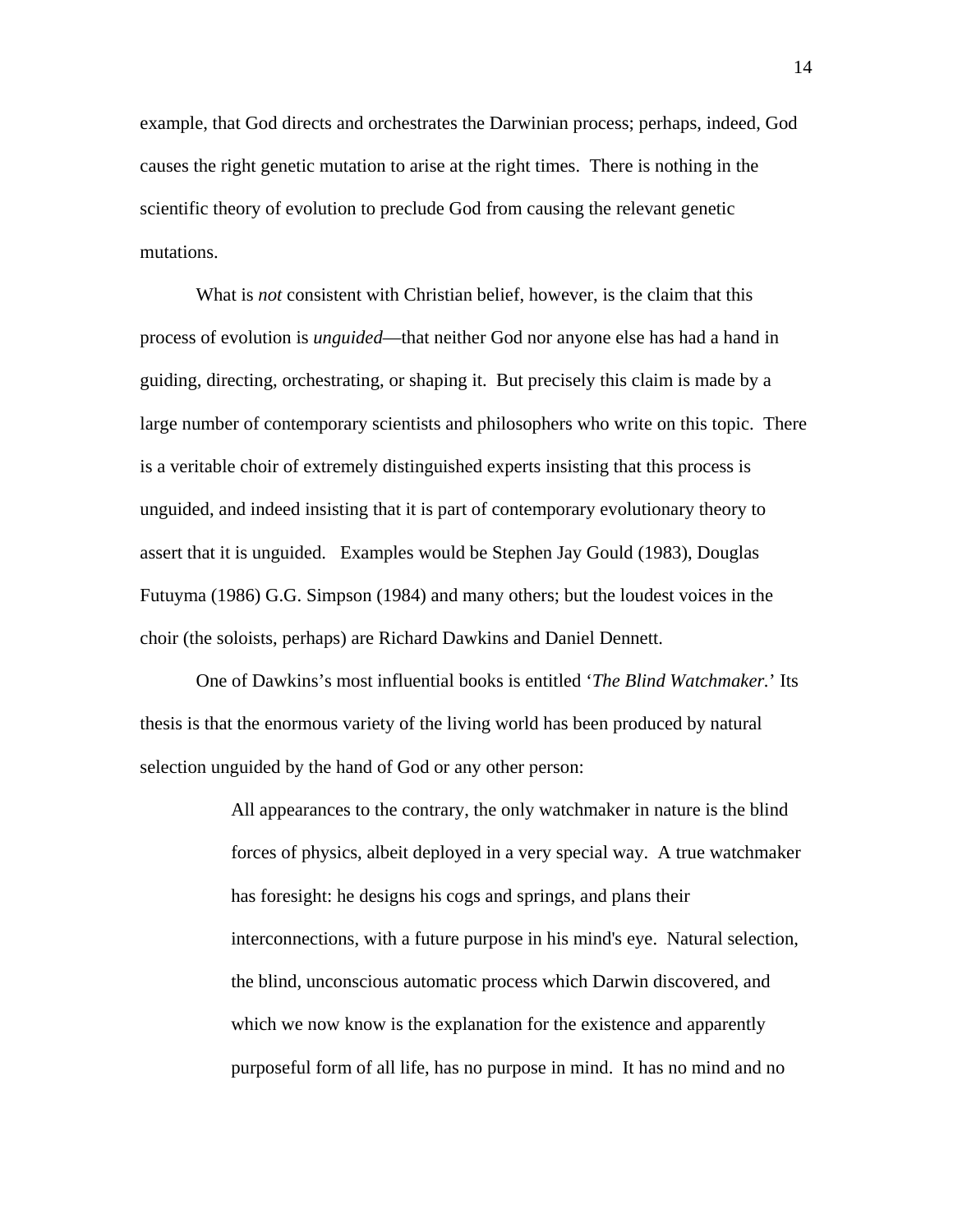mind's eye. It does not plan for the future. It has no vision, no foresight, no sight at all. If it can be said to play the role of watchmaker in nature, it is the *blind* watchmaker.<sup>[9](#page-14-0)</sup>

This thought is trumpeted by the subtitle of the book: "Why the evidence of evolution reveals a universe without design." Why does Dawkins think natural selection is blind and unguided? Why does he think that *"the Evidence of Evolution Reveals a Universe without Design*"? How does the evidence of evolution reveal such a thing? What Dawkins does in his book, fundamentally, is three things. First, he nicely recounts some of the fascinating anatomical details of certain living creatures and their ways, (bats, for example). Second, he tries to refute arguments for the conclusion that blind, unguided evolution could not have produced certain of the wonders of the living world the mammalian eye, or the wing. Third, he makes suggestions as to how these and other organic systems could have developed by unguided evolution.

His refutations of these objections are not always successful; what is most striking, however, is the general form of his argument for the conclusion that the universe is without design. His detailed arguments are all for the conclusion that it is *biologically possible* that these various organs and systems should have come to be by unguided Darwinian mechanisms, where he takes it that an outcome is biologically possible if it is not *prohibitively improbable*. Of course there are problems with measuring probability here, with saying what degree of improbability is acceptable, and the like. What is truly remarkable, however, is the form of the main argument. The premise he argues for is something like

<span id="page-14-0"></span> $9^9$  Dawkins (1986), p. 5.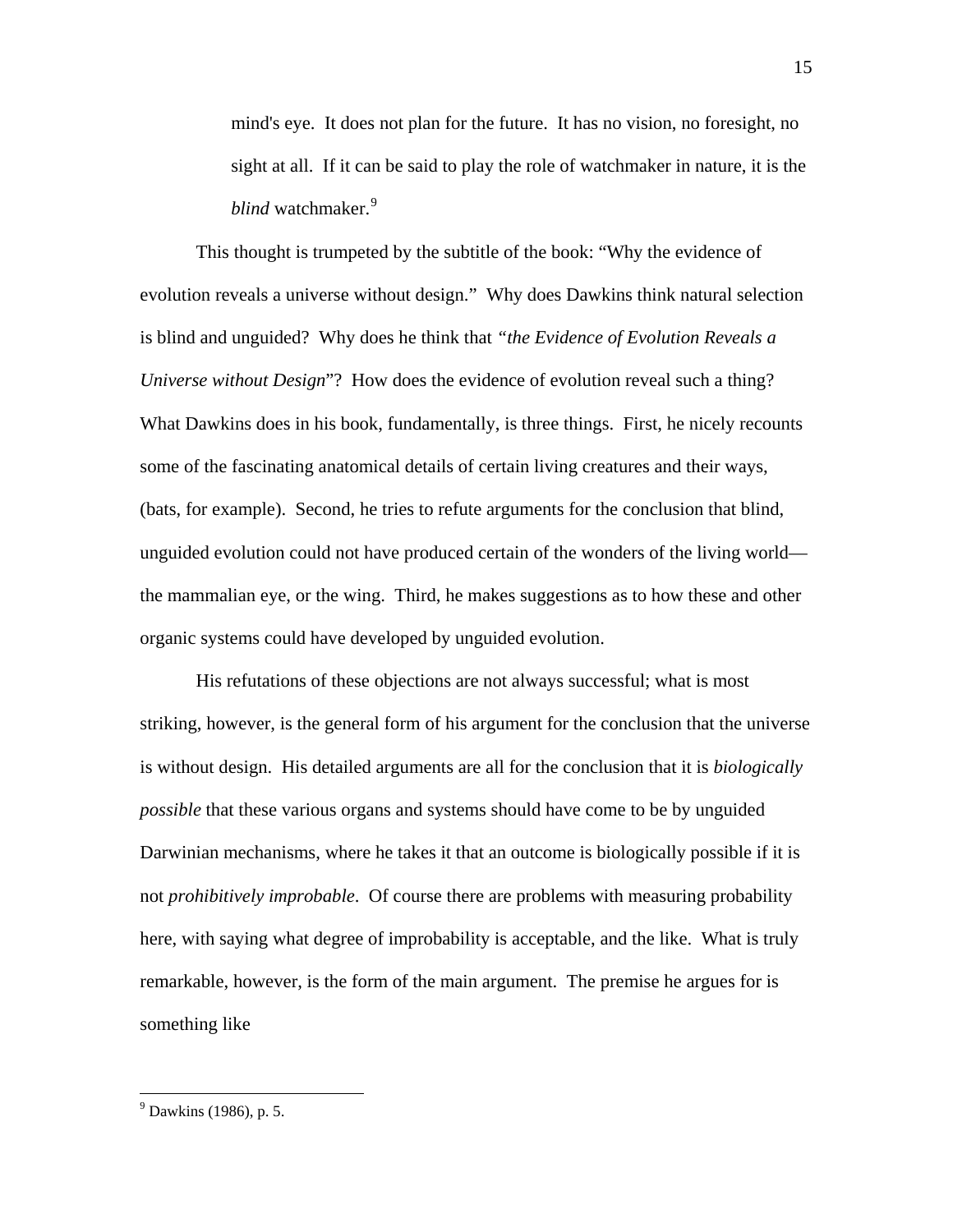(1) We know of no irrefutable objections to its being biologically possible that all of life has come to be by way of unguided Darwinian processes;

# the conclusion is

(2) All of life has come to be by way of unguided Darwinian processes.

It's worth meditating, if only for a moment, on the striking distance, here, between premise and conclusion.The premise tells us, substantially, that for all we know it is possible that unguided evolution has produced all of the wonders of the living world; the conclusion is that unguided evolution has indeed produced all of those wonders*.* The argument form seems to be something like *there are no irrefutable objections to the possibility of p; therefore p.* Many widely endorsed philosophical arguments are invalid; few display the truly colossal distance between premise and conclusion flaunted by this one. I come home and announce to my wife that I have just been given a \$50,000 raise; naturally she wants to know my reason for thinking so; I tell her that no irrefutable objections to its possibility have so far been produced. The reaction would not be pretty. Now perhaps Dawkins has some other unexpressed premises in mind, and perhaps if we added those premises, the argument would be less unimpressive; but wouldn't it be good if he told us what those premises are?

 Dawkins utterly fails to show that "the facts of evolution reveal a universe without design;" at best he argues that we don't know that it's astronomically improbable that the living world is without design. Still, the fact that he and others assert his subtitle loudly and slowly, as it were, can be expected to convince many, in particular those with no particular expertise in the subject, that the biological theory of evolution is in fact incompatible with the Christian belief that the living world has been designed. Another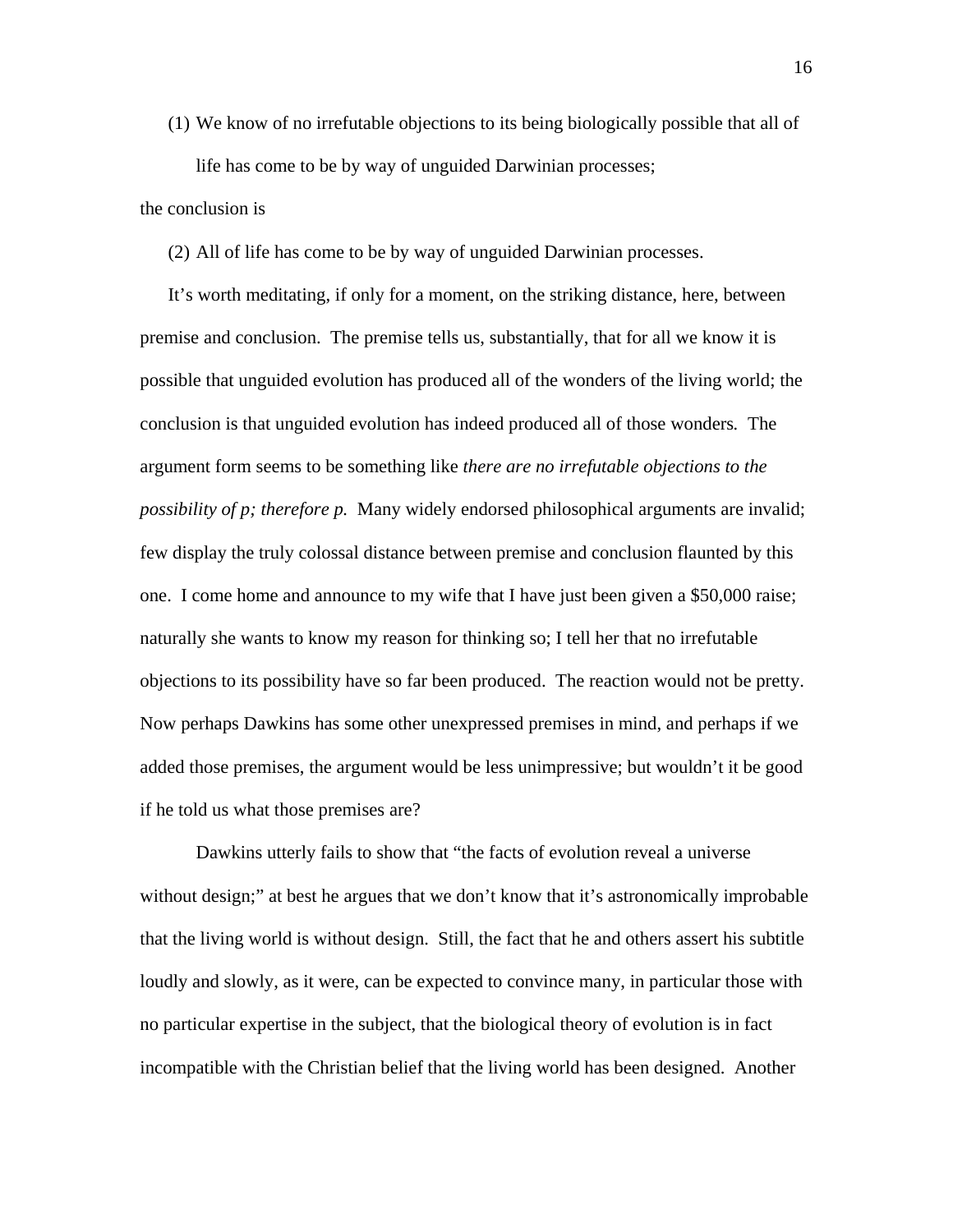source of the continuing debate, therefore, is the mistaken claim on the part of such writers as Dawkins that the scientific theory implies that the living world and human beings in particular have not been designed and created by God.

A second prominent authority on the subject is Daniel Dennett; his views are similar to those of Dawkins (which may be why Gould called him "Dawkins's lapdog"). Dennett's main contribution to the subject is entitled "*Darwin's Dangerous Idea*" (Dennett, 1995); what is Darwin's idea and why is it dangerous? In brief, Darwin's idea, an idea Dennett of course endorses and defends, is the thought that the living world with all of its beauty and wonder, all of its marvelous and apparent ingenious design, was not created or designed by God or anything at all like God; instead it was produced by natural selection, a blind, unconscious, mechanical, algorithmic process—a process, he says, which creates "design out of chaos without the aid of Mind" (50). The whole process has happened without divine aid. It all happened just by the grace of mindless natural selection: "An impersonal, unreflective, robotic, mindless little scrap of molecular machinery is the ultimate basis of all the agency, and hence meaning, and hence consciousness, in the universe" (203).The idea is that mind, intelligence, foresight, planning, design, are all latecomers in the universe, themselves created by the mindless process of natural selection. Human beings, of course, are among the products of this mindless process; they are not designed or planned for by God or anyone else. "Here, then, is Darwin's dangerous idea: the algorithmic level *is* the level that best accounts for the speed of the antelope, the wing of the eagle, the shape of the orchid, the diversity of species, and all the other occasions for wonder in the world of nature" (Dennett 1995, p. 59); in his recent book *Breaking the Spell: Religion as a Natural Phenomenon* he adds

17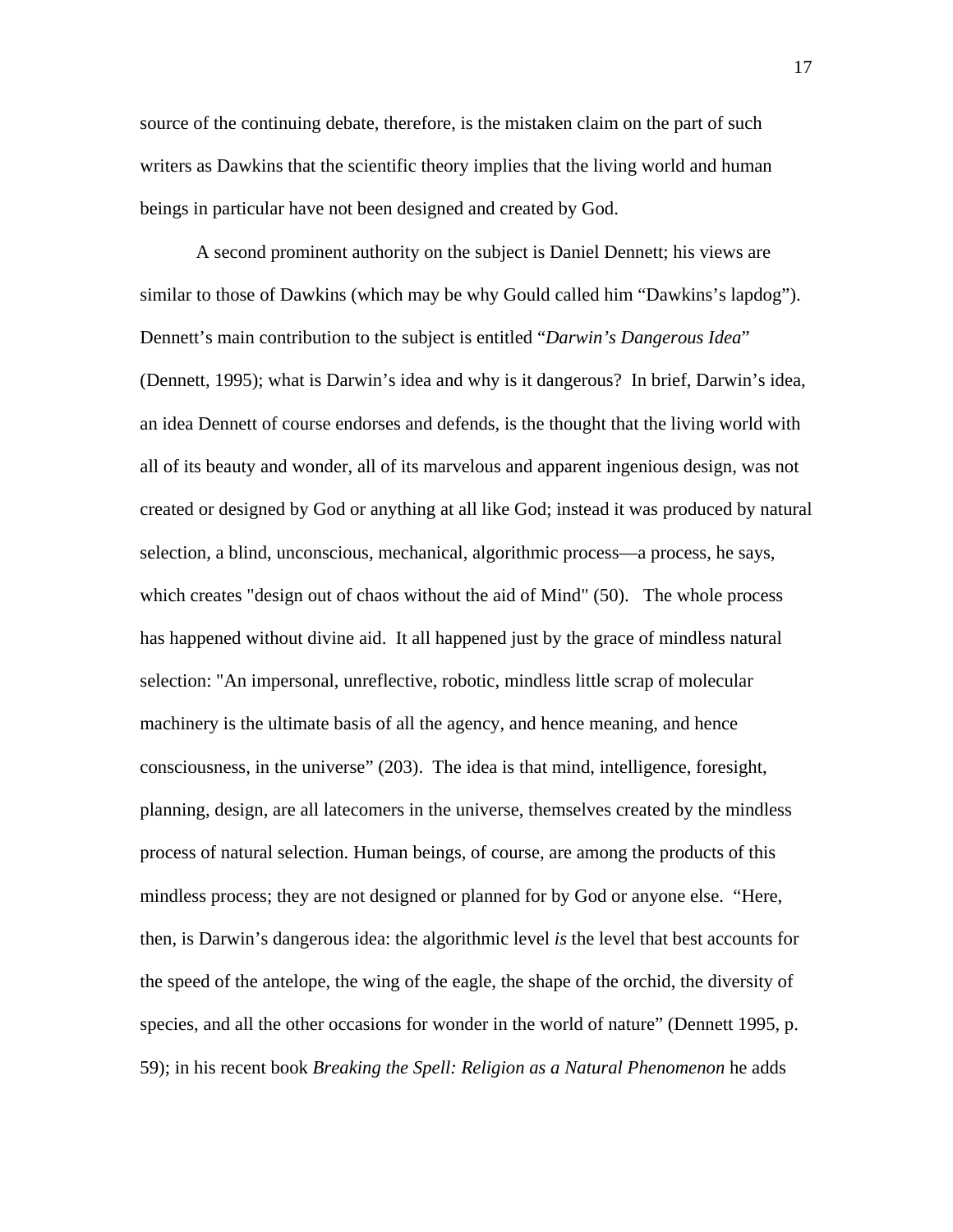that the same goes for the moral sense we humans display, as well as our religious sensibilities, our artistic strivings, and our interest in and ability to do science and mathematics or compose great music or poetry.

Now why is Darwin's idea dangerous? Because if we accept it, thinks Dennett, we are forced to reconsider all our childhood and childish ideas about God, morality, value, the meaning of life, and so on. Theists, naturally enough, believe that God has always existed; so mind has always existed, and was involved in the production and planning of whatever else there is. In fact many have thought it *impossible* that mind should be produced just from unthinking matter; as John Locke puts it, ". . . it is as impossible to conceive that ever pure incogitative Matter should produce a thinking intelligent Being, as that nothing should of itself produce Matter" (1950, IV, x, 10). Darwin's idea is that this notion is not merely not impossible; it's the sober truth of the matter. This idea, then, is inconsistent with any form of theism, and Dennett sees serious religion as steadily dwindling with the progress of science. And just as we preserve in zoos animals threatened with extinction, Dennett thoughtfully suggests that we keep a few Baptists and other fundamentalists in something like "cultural zoos" (no doubt with sizable moats to protect the rest of us right-thinking nonfundamentalists). We should preserve a few Baptists for the sake of posterity—but not, he says, at just any cost. "Save the Baptists", says he, "but not *by all means* [Dennett's emphasis]. Not if it means tolerating the deliberate misinforming of children about the natural world" (516). Save the Baptists, all right, but only if they promise not to misinform their children by teaching them "that 'Man' is not a product of evolution by natural selection" (519) and other

18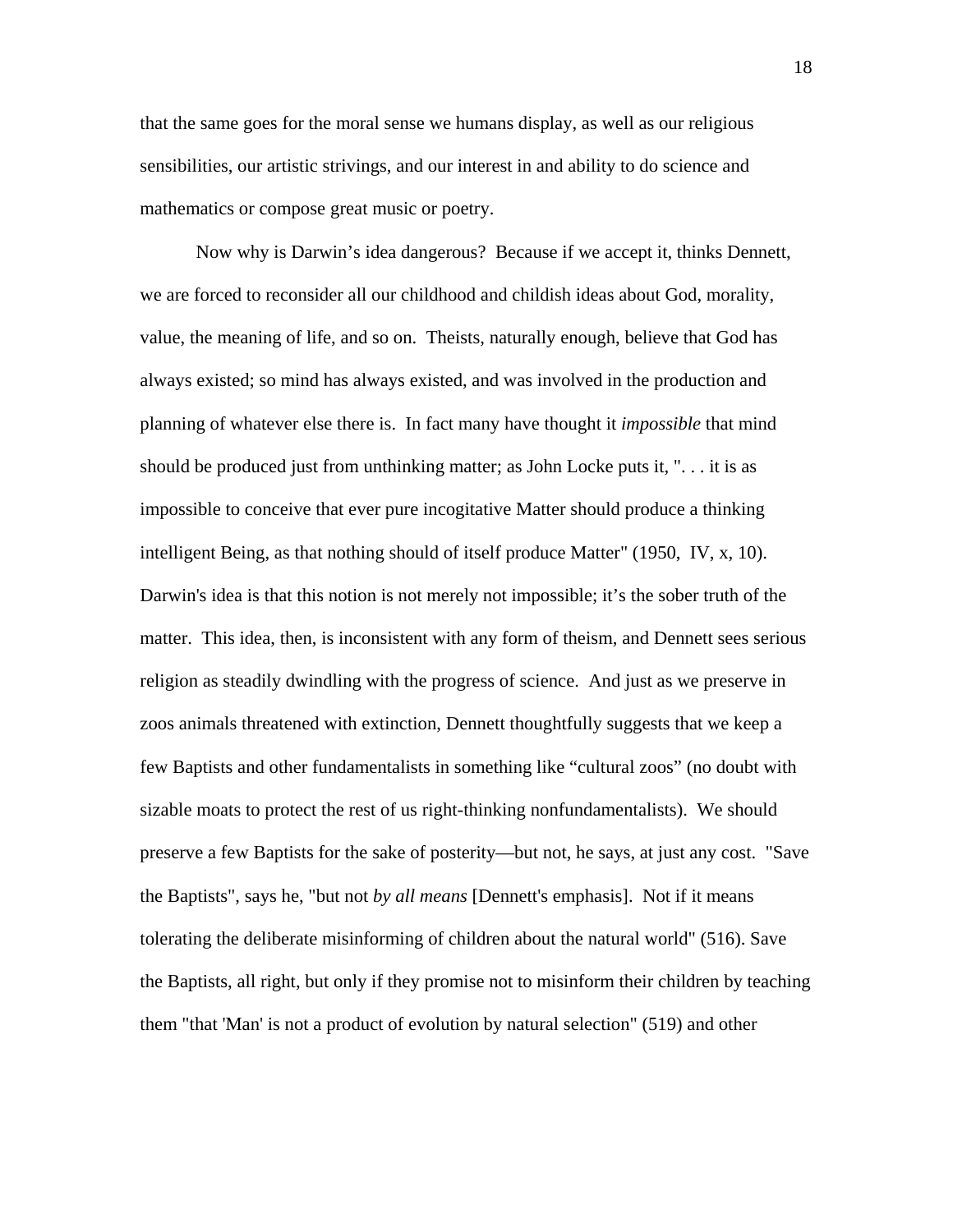blatantly objectionably views.<sup>[10](#page-18-0)</sup>

 $\overline{a}$ 

 Darwin's idea is incompatible with theism (and most varieties of religion). Of course this doesn't automatically make it *dangerous* to theism—theists might just note the inconsistency and reject it. Many propositions are inconsistent with theism (e.g., *nothing but turtles exist*), but not a danger to it. This idea is dangerous to theism only if it is *attractive*, only if there are good reasons for adopting it and rejecting theism. Why does Dennett think we should *accep*t Darwin's dangerous idea? Concede that it is audacious, with it, revolutionary, anti-medieval, quintessentially contemporary, appropriately reverential towards science, and has that nobly stoical hair shirt quality Bertrand Russell said he liked in his beliefs: still, why should we believe it? First, Dennett seems to think Darwin's idea is just part of current biology—that the contemporary neo-Darwinian theory of evolution just is a theory according to which the living world in all its beauty and diversity has come to be by unguided natural selection. That's Darwin's idea, and that idea, he thinks, is a solid part of contemporary biology. But what does he think is the *evidence* for this idea?

Here Dennett follows the same route as Dawkins. He claims that it's *possible* that all the variety of the biosphere be produced by mindless natural selection: "The theory of natural selection shows how every feature of the world *can* be the product of a blind, unforesightful, nonteleological, ultimately mechanical process of differential reproduction over long periods of time" (315, Dennett's emphasis). Now clearly the

<span id="page-18-0"></span><sup>&</sup>lt;sup>10</sup> But what if they *do* insist on teaching these heresies to their children? (Baptists will be Baptists, after all.) Will we be obliged to remove Baptist children from their parents' noxious influence? Should we put barbed wire around those zoos, maybe check to see if perhaps there is room for them in northern Siberia? Dennett and Richard Rorty come from opposite ends of the philosophical spectrum, but Dennett's views here nicely match Rorty's declaration that in the new liberal society, those who believe there is a "chief end of man", as in the Westminster Shorter Catechism, will have to be regarded as "insane" (and perhaps deprived of the vote and institutionalized pending recovery from the seizure?)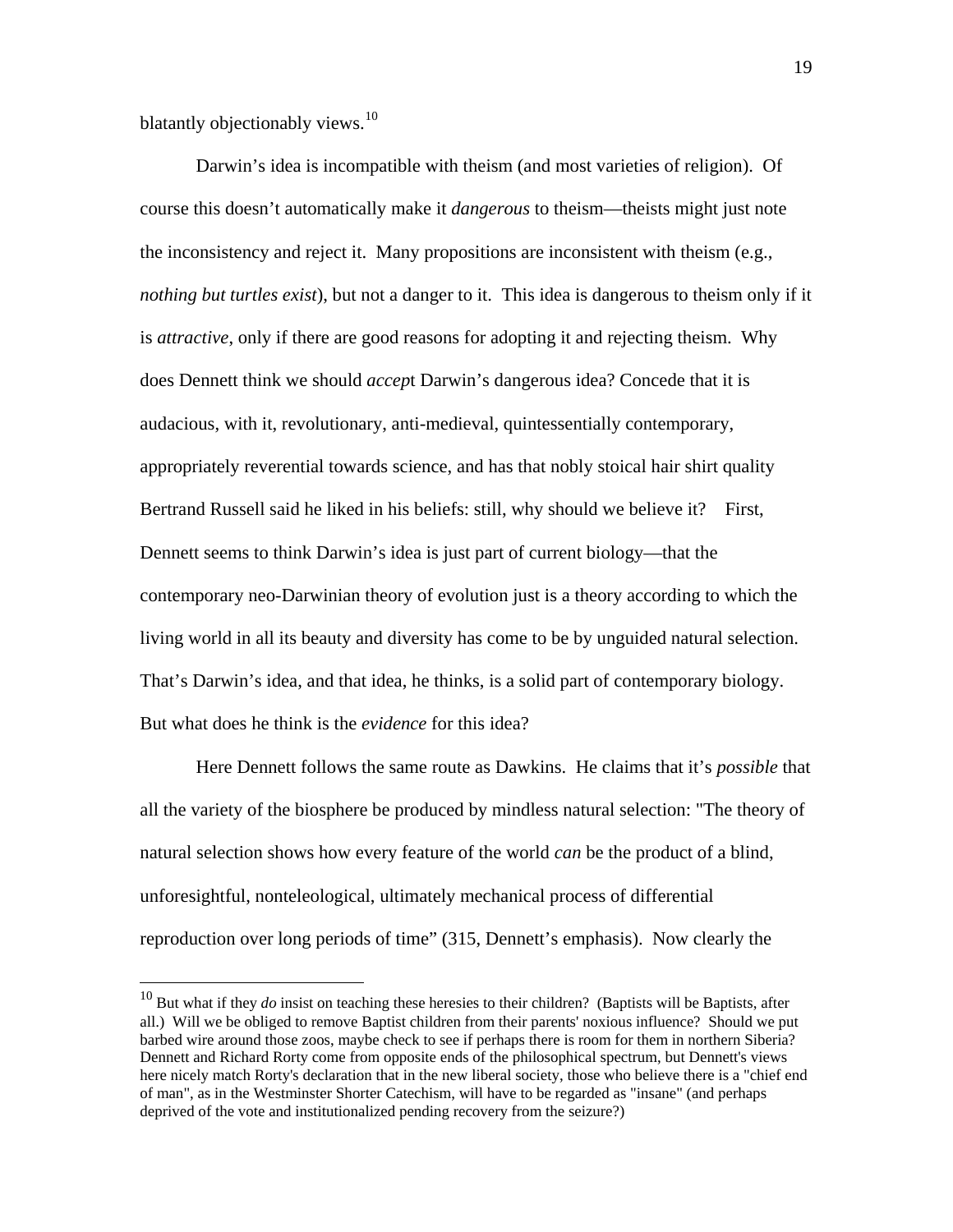theory of natural selection doesn't show this at all. Dennett quotes John Locke (above, [p. 000]) as holding it impossible that "pure incogitative Matter should produce a thinking intelligent Being;" Locke believed it impossible in the broadly logical sense that mind should have arisen apart from the activity of mind. Supposing, as he did, that matter and mind exhaust the possibilities for concrete beings, he believed that there are no possible worlds in which there are minds at a given time, but no minds at any earlier time; minds can have been produced only by minds. Or by Mind; Locke and other theists will agree that mind is a primitive feature of the universe. God has always existed, never come into existence, and exists necessarily; at any time t, God is present at t. The scientific theory of natural selection certainly hasn't shown that Locke is wrong: it hasn't shown that it is possible, in the broadly logical sense, that mind arise from 'pure incogitative Matter'. It doesn't so much as address that question. But set aside such metaphysical qualms for the moment. What does the theory show, then? It gives us detailed and empirically informed stories—or perhaps a recipe for such stories about how various features of the living world<sup>[11](#page-19-0)</sup> could have come to be by way of natural selection winnowing genetic mutation. Could have come to be in what sense of 'could'? Perhaps the thing to say is that these stories are successful if they are reasonably probable—where of course there is ineliminable vagueness; one can't say just how probable a theory must be in order to be *reasonably* probable.

The important point to see is that Dennett just identifies Darwin's idea—i.e., the idea that the living world has been produced by a process of unguided natural selection—

<span id="page-19-0"></span> $11$  Of course many claim that there are features of the world such that at the moment there aren't any plausible stories of that sort—see, e.g., Michael Behe's *Darwin's Black Box*. So perhaps the idea is that the theory of natural selection gives us reason to think such stories will be forthcoming, or would be forthcoming given sufficient time and resources.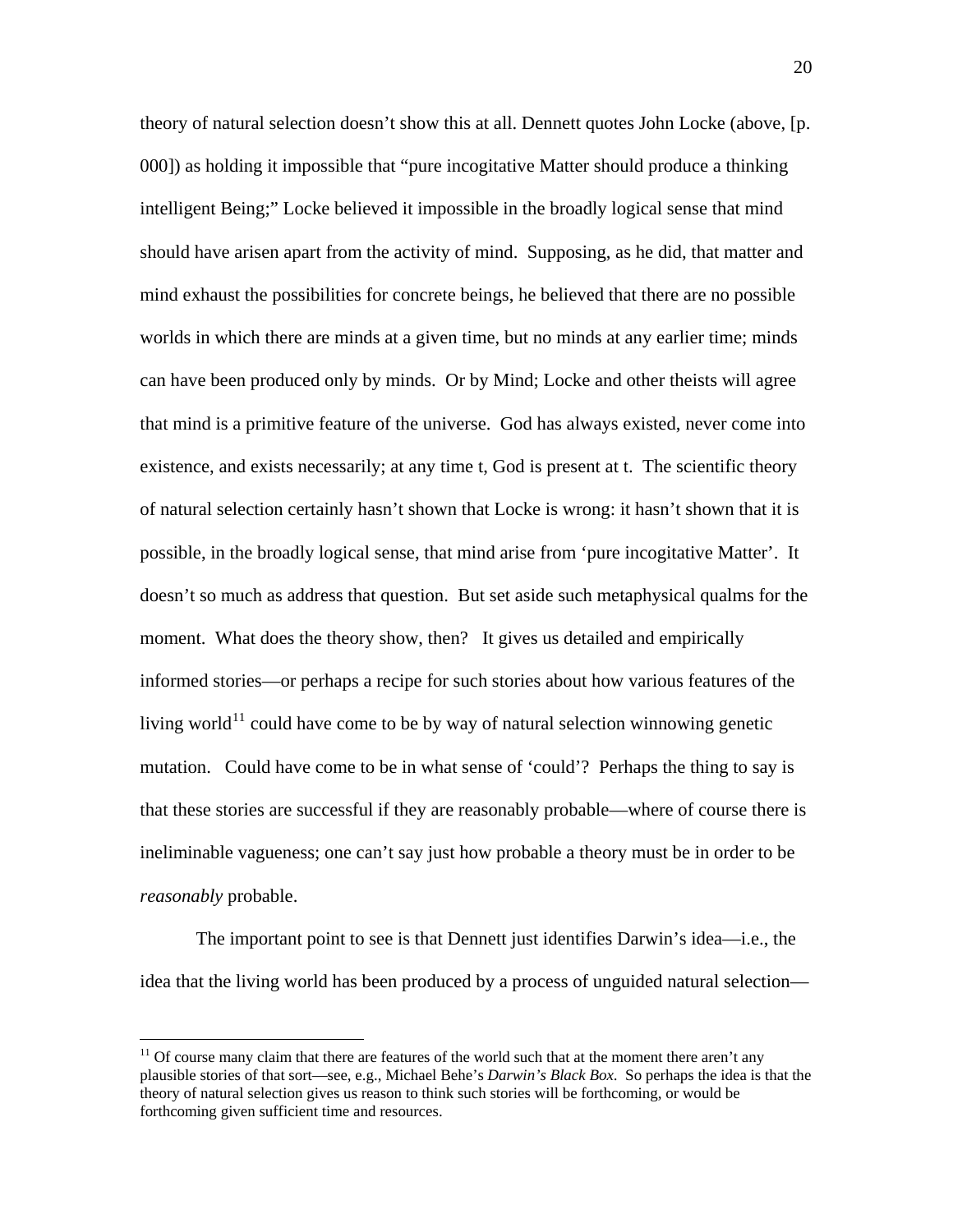with the deliverances of contemporary biological science. But how can that be right? True: there is no canonical source telling us exactly and precisely what the contemporary neo-Darwinian theory of evolution comprises. But does it include, not merely the idea that the living world has been produced by a process in which natural selection is the chief mechanism, but the vastly more ambitious idea that this process has been unsupervised, unplanned, unintended by God or any other intelligent agent? That hardly seems to be an appropriate part of an empirical scientific theory. It looks instead like a metaphysical or theological add-on. Dennett himself is of course a naturalist; he just adds naturalism to the scientific theory, shakes well, and declares the result part of current science, thus confusing natural selection with *unguided* natural selection.

Here we have another important source of the continuing debate between science and religion. Dawkins and Dennett both hold that contemporary evolutionary theory— Darwinism, in particular—is incompatible with the Christian and theistic claim that God has created human beings in his own image. Both claim that Darwinism, the theory that the principal mechanism driving the process of evolution is natural selection winnowing random genetic mutation, implies that the universe—the living universe, anyway—is without design. Dennett does so simply by identifying current evolutionary theory with the result of annexing to it the proposition that evolution is unguided; Dawkins does so by arguing—ineptly, as we've seen—that Darwinism implies that proposition.

This confusion or alleged connection between Darwinism and unguided Darwinism is perhaps the most important source of continuing conflict and debate between science and religion. According to theistic religion, God has created human beings in his own image. According to current evolutionary theory—Darwinism,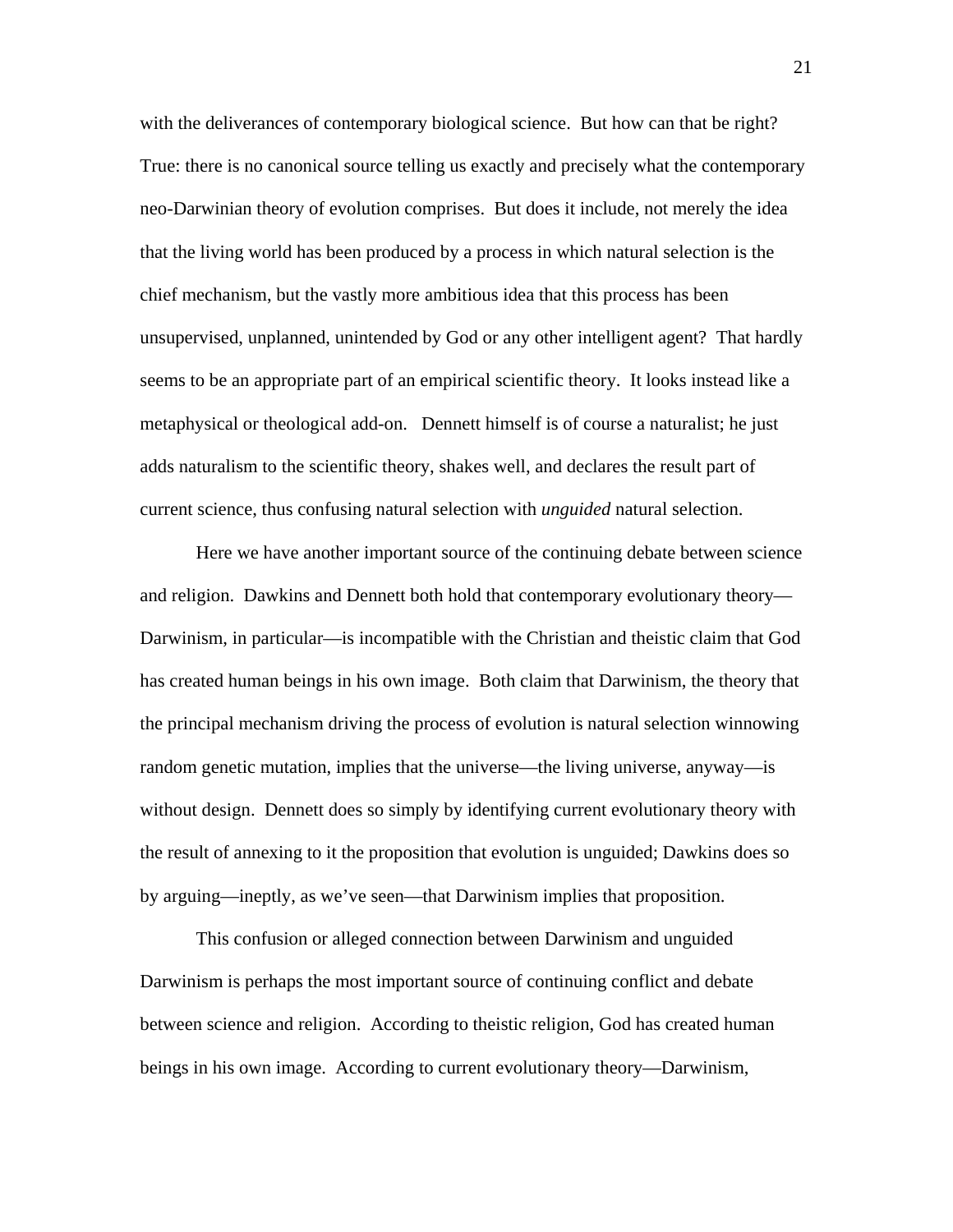anyway—the main mechanism driving the process of evolution is natural selection culling random genetic mutation. So far there is no conflict. God could shape, supervise, direct, this process, for example, by protecting certain populations from extinction, arranging for their having a sufficient food supply, and so on. He could be more intimately involved; he could cause the genetic mutations, and cause the right mutations to arise at the right times. But when Dennett, Dawkins and their friends go on to add that the process is unguided by God or any other intelligent agent, then, of course, conflict and inconsistency arises. Hence if you confuse Darwinism with unguided Darwinism, a confusion Dennett makes and Dawkins encourages, you will see science and religion as in conflict at this point (See Ruse, 2005).

There are many manifestations of this confusion. Consider the conflict raging over Intelligent Design. Here both friends and foes as well as some judges and other allegedly neutral arbiters claim that ID is *incompatible* with evolution. Some of its friends propose that ID be taught as an *alternative* to evolution; foes, naturally, reject that proposal. Both claim that ID is inconsistent with evolution. Now the central claim of ID is that certain organisms or organic systems cannot be explained by unguided natural selection, and that the best scientific hypothesis, with respect to those phenomena, is that they have been intelligently designed. This claim, that intelligent design in the living world can be empirically detected, is consistent with Darwinism as such; but of course if you confuse Darwinism, with *unguided* Darwinism, or evolution, with *unguided* evolution, then you will see ID as incompatible with evolution. This confusion of Darwinism with unguided Darwinism is to be found even in official proclamations of such organizations as the National Association of Biology Teachers. Until 1997 that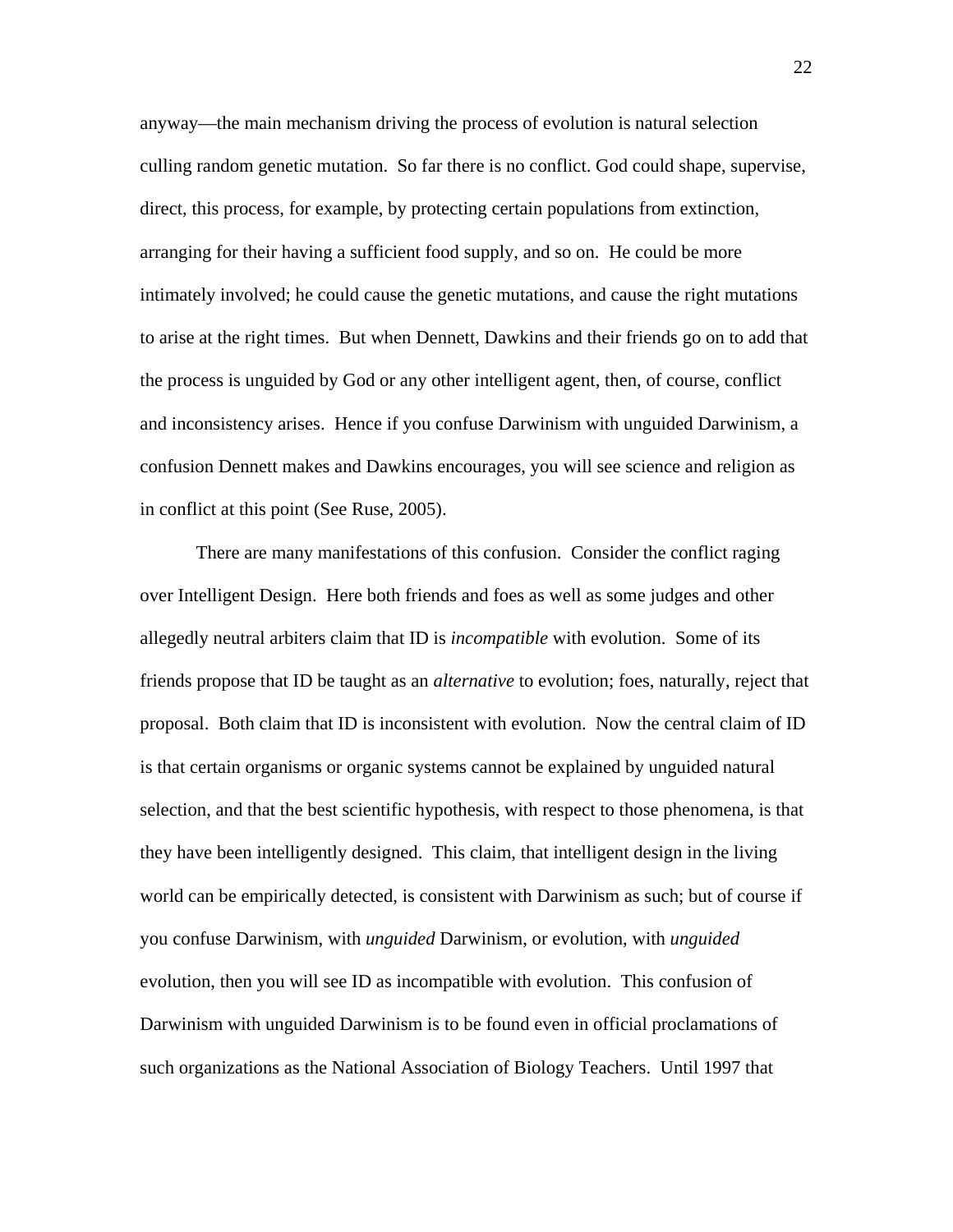organization stated as part of its official position that "the diversity of life on earth is the outcome of evolution: an unsupervised, impersonal, unpredictable and natural process . . . ."

 This confusion between Darwinism and unguided Darwinism is a crucial cause of the continuing debate. Darwinism, the scientific theory, is compatible with theism and theistic religion; unguided Darwinism, a consequence of naturalism, is incompatible with theism, but isn't entailed by the scientific theory. It is instead a metaphysical or theological add-on.

I close with two objections to my assertion that the scientific theory does not entail unguided Darwinism. One of these is of little consequence; the other is more puzzling. To start with the easy one: Darwinism and theism are compatible, so I say, because it could be that God *cause* the random genetic mutations involved. But, says the objector, if those mutations are caused by God, how could they possibly be *random*? Doesn't randomness imply that they are uncaused, or at least unplanned? Doesn't it mean that they happen just by chance?

 The answer is easy enough: to say that a mutation is random, in the biological sense, is only to say that it does not arise out of the design plan of the creature to which it accrues, and is not a response to its adaptational needs. Thus Ernst Mayr, the dean of post World War II biology: "When it is said that mutation or variation is random, the statement simply means that there is no correlation between the production of new genotypes and the adaptational needs of an organism in the given environment" (Mayr 1988, p. 99; see also Sober 1993). He adds that "If we say that a particular mutation is random, it does not mean that a mutation at that locus could be anything under the sun,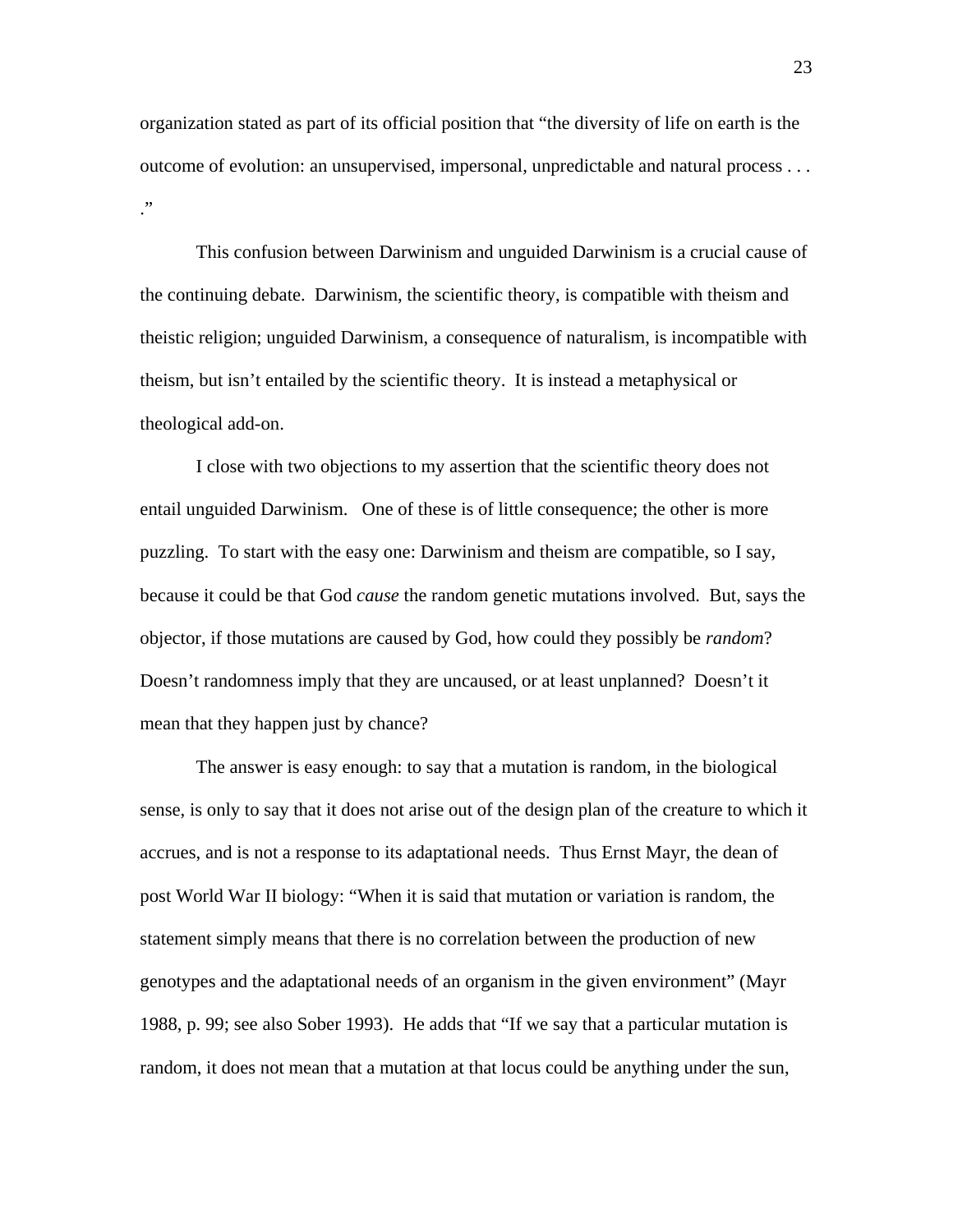but merely that it is unrelated to any current needs of the organism or is not in any other way predictable" (Mayr 1997, p. 69; see also Sober 1993). But clearly a mutation could be random in *this* sense and also caused, indeed, caused by God. In this way God could guide and orchestrate the whole course of evolution, and do it by way of causing the right random mutations to arise at the right time, allowing natural selection to do the rest.

 Some will object to this suggestion as improperly involving divine action in the world; God should not be thought of as intervening in the world he has created. That is, of course, a theological objection that doesn't really bear on the question of compatibility. But for those who find this theological objection compelling, there is another possibility worth exploring: frontloading. God could create initial conditions that he knows will issue, given the laws he sets for the world, in the right mutations arising at the right time. There is little real difference between

 (a) God's decreeing at the beginning that at t, such and such will happen, on the one hand, and

(b) At t, God's decreeing that such and such happen then.

Our issue, however, is the question whether Darwinism is compatible with God's creating and designing human beings, and creating them in his own image. Clearly these two are compatible.

 I turn now to the second objection. Like Dawkins and Dennett, Alex Pruss (Pruss, unpublished) holds that current evolutionary theory is incompatible with Christian belief: but his suggestion is both more subtle and more plausible. According to Pruss, the modern neo-Darwinian theory asserts at least two things. It asserts, first, that there is a "full ancestral history" of each population of organisms, and indeed of each individual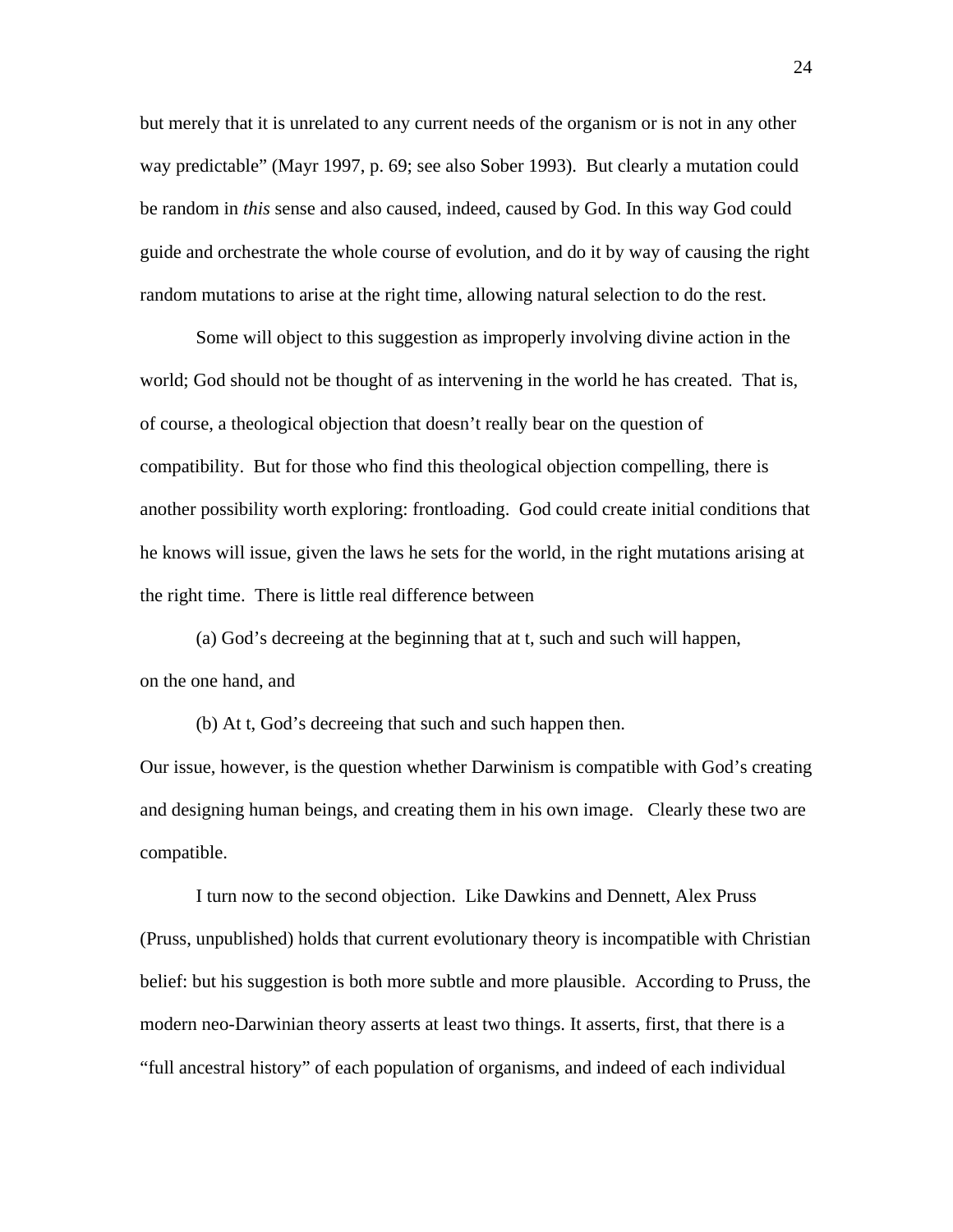organism. This would be a proposition specifying the ancestors of the individual in question, going all the way back to its very first ancestor (and here again there will be ineliminable vagueness). According to most contemporary experts, life began in just one place; therefore that first ancestor would also be the first ancestor of all living things. This history would also report which mutations occurred to which ancestors, and which of those mutations (by way of natural selection) came to spread to the rest of the relevant population. (It goes without saying that we don't have access to these ancestral histories.) According to Pruss, the claim that there is such a complete ancestral history for each individual is compatible with theism, as is the claim that no special divine action is required for the mutations or for their spreading to the rest of the population by natural selection.

 But evolutionary theory makes a further claim: that an *explanation* of all the current diversity of life is given by the assertion that it has come to be by way of natural selection working on random genetic mutation:

> It is the ambitious claim that evolution provides a true explanation of why such marvelously complex and adapted animals as horses, pine trees and frogs exist, with complex organs such as equine eyes and human brains, and why intelligent animals like humans exist, an explanation whose possibility competes with, and undercuts, Paley-type teleological arguments (p. 9).

It is *this* claim, the claim

(E) Darwinism provides a true explanation of all the variety of life, including the existence of human beings,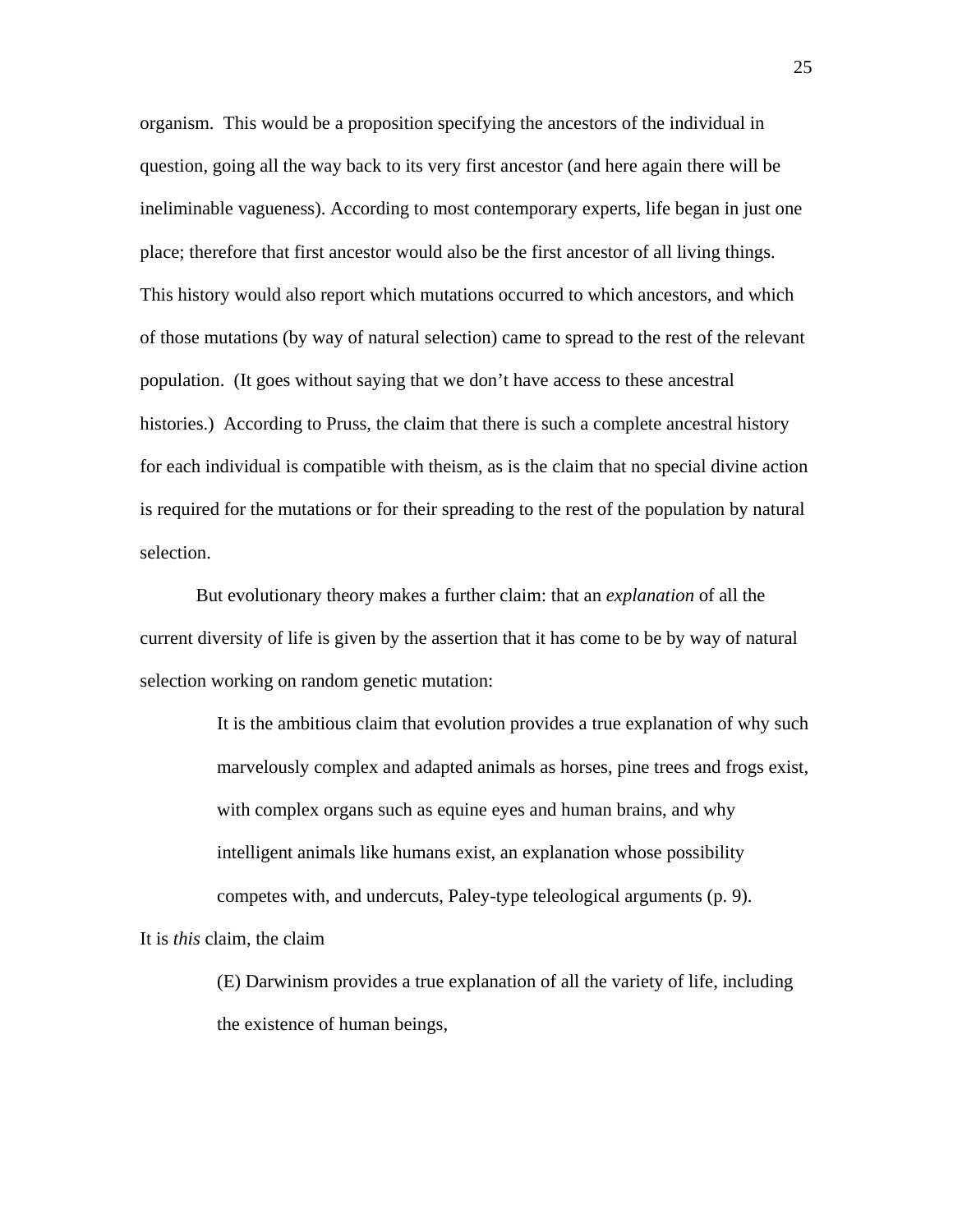says Pruss, that is incompatible with the theistic claim that God has created human beings in his own image.

 Where, exactly, is the incompatibility? The first thing to note is that explanations come in a wide variety, and the term 'explanation' is a bit of a weasel word. A paradigm case of explanation: my car won't start; I take it in to the garage; the mechanic checks the electrical system, finds no problem, and finally concludes that the problem is a defective fuel pump; he replaces the fuel pump, whereupon the car starts properly. The explanation of its failing to start is that it had a defective fuel pump; that is, the answer to the question *Why did that car fail to start?* is *It had a defective fuel pump*. Note that (depending on just how we understand 'defective') it is very unlikely that a car with a defective fuel pump will start.

 The explanation E says Darwinism offers is of a different kind: it is *statistical*. This means, says Pruss, that the explanation works by showing how the *explanans* is not unlikely: ". . . it is claimed that some set of mutations and environmental interactions that would lead to the occurrence of a species containing the 'notable' features . . . is not unlikely" (4). Pruss proposes that this statistical variety of explanation is the sort current scientific evolutionary theory claims to give for the variety of terrestrial life. According to the scientific theory of evolution, therefore, the correct answer to the question *Why is there such a thing as human beings or the human brain, or the equine eye?* is *It is not unlikely that these things have come to be by way of natural selection working on random genetic mutation, starting originally from some very simple unicellular form of life.*

 Pruss goes on to say, however, that no theist could accept E—that is, no theist could accept the claim that the presence and activity of these processes is the *explanation*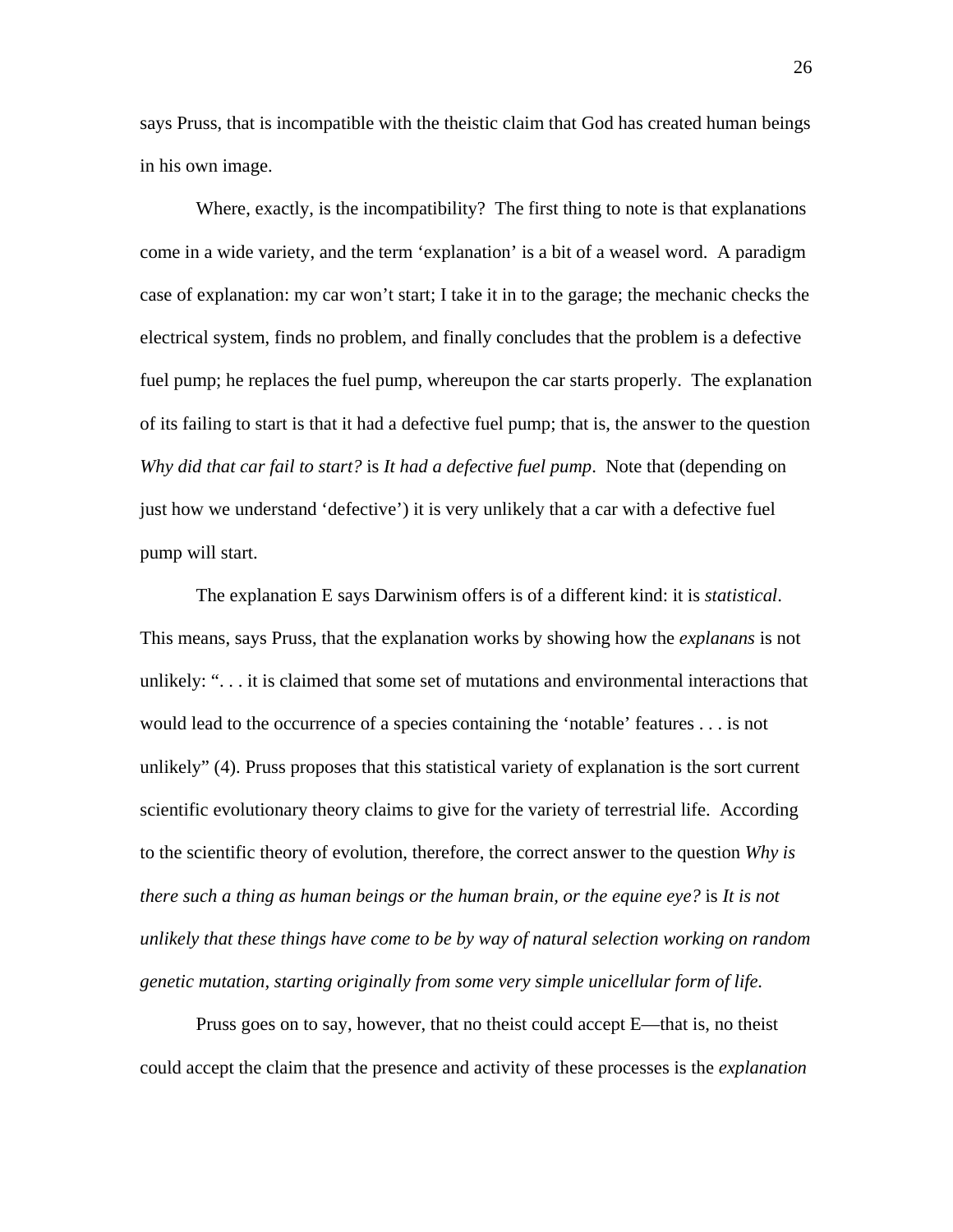of the existence of human-like creatures (intelligent animals made in the image of God). That is because the theist accepts another proposition that *undercuts* the explanation proposed in E. This proposition, of course, is that God intended all along to create human beings, or at any rate creatures in his image. Pruss's claim is that if you accept *that* proposition, then you can't also accept E; you can't also accept the evolutionary story *as an explanation.* 

 By way of analogy: suppose Sam contracts lung cancer; one explanation is that he was a smoker for 40 years. But now suppose we learn that an ill-disposed physician injected Sam with a serum that invariably causes lung cancer. Then, we might think, Sam's long-term smoking is no longer an explanation, at least for us; it's been undercut, as an explanation, by our knowledge of that rogue physician's malicious activity. When we knew that Sam was a heavy smoker but didn't know about the rogue physician, then the fact that he was a smoker was a probabilistic explanation of his getting lung cancer; once we learn about that malevolent physician, the fact of his smoking is no longer a probabilistic explanation, or indeed an explanation of any kind at all.

 According to Pruss, therefore, you can't both be a theist and sensibly think natural selection is the explanation of the existence of human or humanlike creatures. Is he right? The question divides itself. First, is he right in claiming that it is part of current science, part of the scientific theory of evolution, to claim that natural selection is indeed the true explanation of the existence of humanlike creatures? As I said earlier, there is no canonical axiomatization of the scientific theory of evolution emblazoned on the walls of the National Academy of Sciences or the American Association for the Advancement of Science. Where do you go to find out precisely what this theory says? How can we tell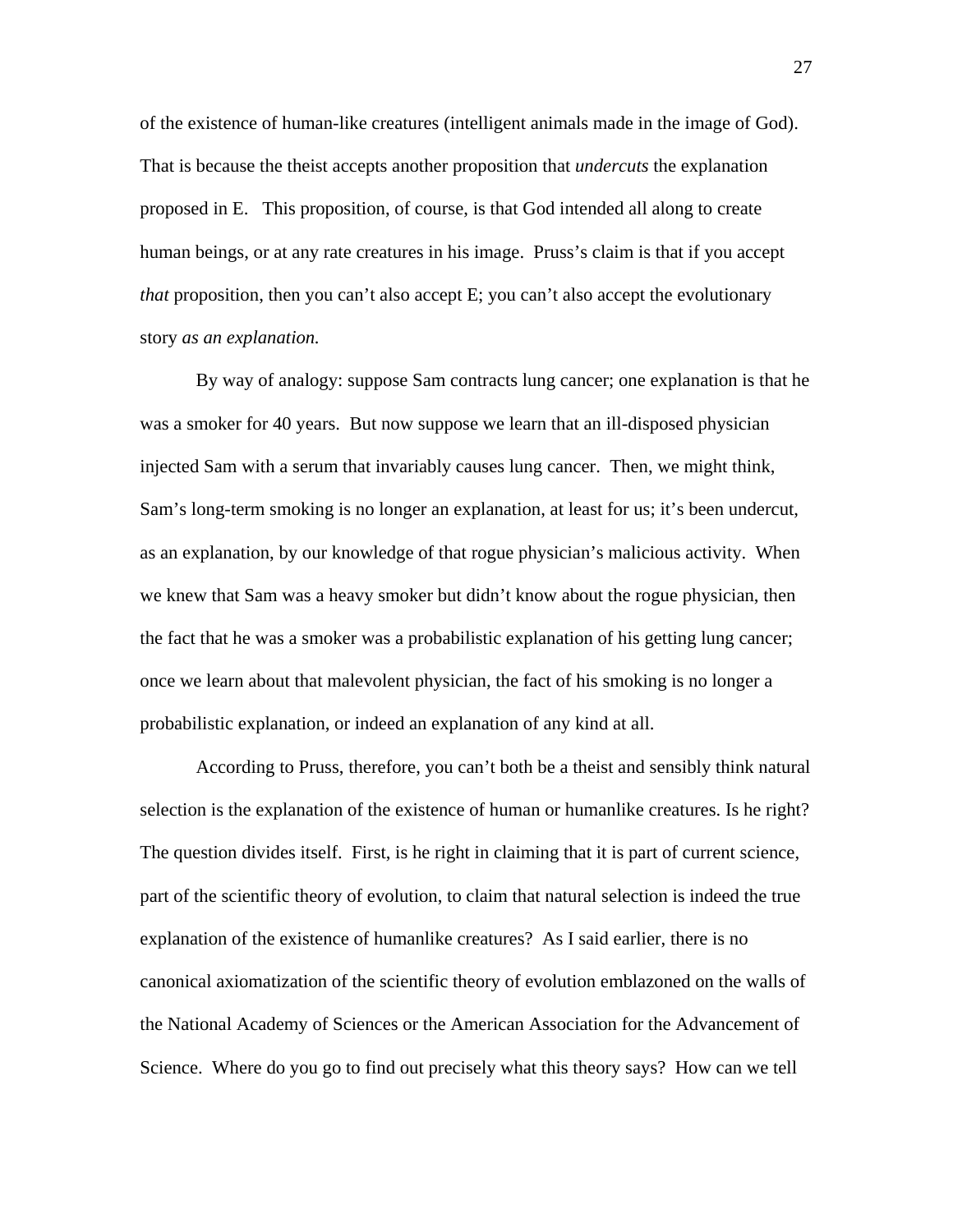whether this claim of explanation is or isn't part of the scientific theory as such, as opposed to an add-on by those who don't accept theism? That's a hard question, and the answer is far from obvious.

 Second, is E, the claim that natural selection is a (statistical) explanation of there being humanlike creatures really incompatible with theism? Not obviously. Let's concede for purposes of argument that a theist can't sensibly accept E; is that sufficient for the proposition that theism is incompatible with E? Maybe not. As Pruss sees it, a proposition's being an explanation sometimes depends on what else you know: if you know that God intended that there be humanlike creatures, then natural selection won't be, for you, a statistical explanation of their existence; if you don't know that, however, it could be. That Sam is a smoker is a statistical explanation of his coming down with cancer—but it's not an explanation for you if you know about that nefarious physician.

 This means that a proposition of the sort in question is an explanation *relative to*  some body of background information; P can be an explanation relative to my background information without being an explanation relative to yours. We live in North Dakota; the overnight temperature drops below -40; my car won't start. The proposition that most cars won't start at that temperature may be a probabilistic explanation of that event for me, but not for you; that is because you have more detailed knowledge of the cause of this car's failing to start on this occasion (you know I always buy cheap oil that congeals at –40 and that my car is equipped with an inhibitor that prevents its starting when the oil is congealed). But then strictly speaking, the claim that natural selection is a probabilistic explanation of the variety of life doesn't make sense, just as it stands; it's like saying that Chicago is to the west of. To get a proper assertion, we need to specify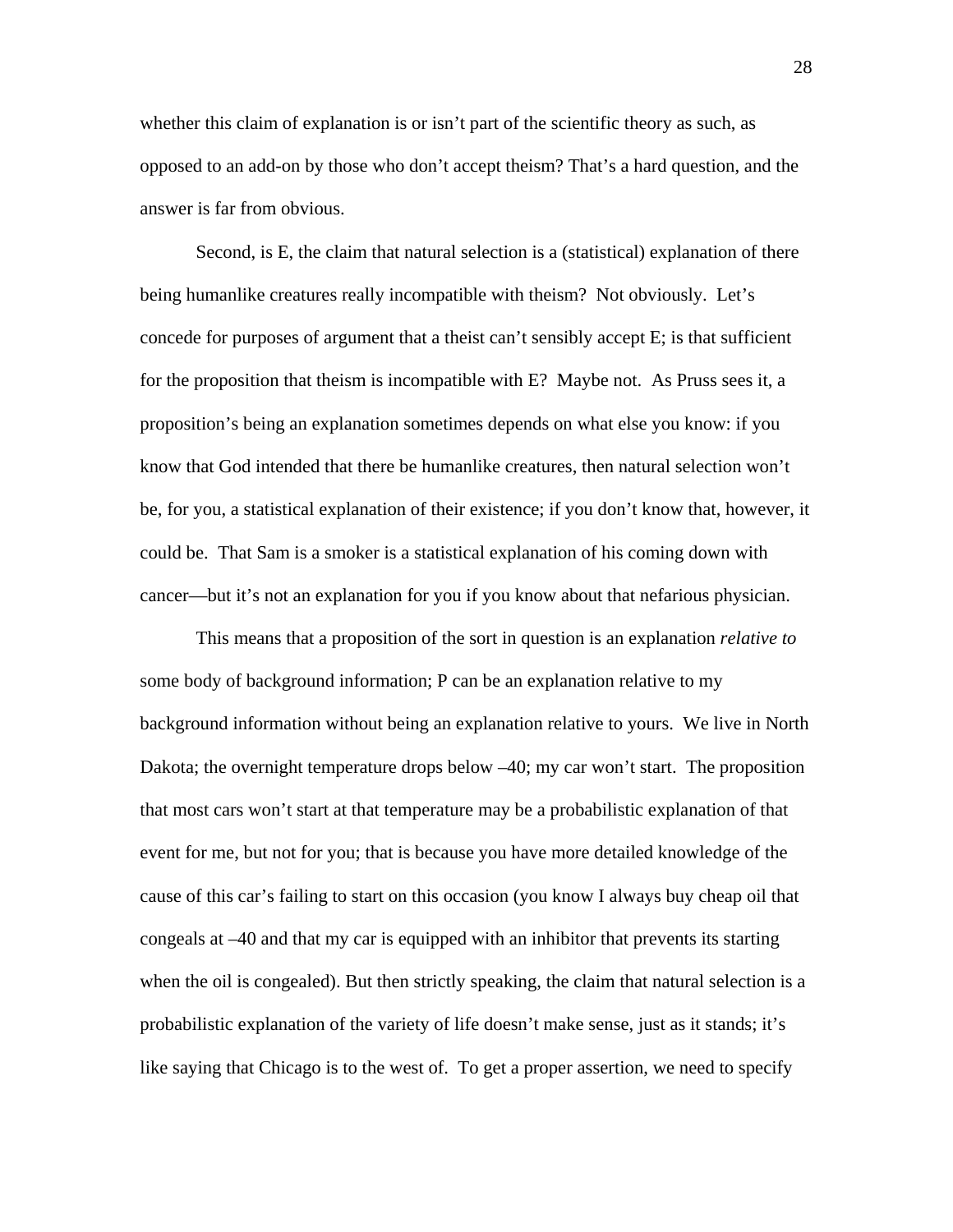which background information it is with respect to which this proposition is an explanation.

 Of course the scientific theory in question doesn't explicitly say. But it seems sensible to suppose, first, that any scientific inquiry proceeds relative to some array of background information. It seems sensible to suggest second, that the relevant background information won't include propositions obviously implying the existence of God or other supernatural agents; this would be a consequence of the assumption of methodological naturalism, which, at present anyway, constrains most if not all scientific projects. That means, however, that  $E$  is not really incompatible with theism. For  $E$  is as it stands incomplete; it's the claim that *the coming to be of humanlike creatures by way of natural selection* is not massively improbable with respect to an implicitly but not explicitly specified array of background information. That array, however, whatever precisely it is, is constrained by methodological naturalism and therefore contains no propositions implying the existence of supernatural beings. That (1) is a probabilistic explanation of the variety of life relative to *that* array is surely not inconsistent with theism.

 I am therefore inclined to think Pruss has not given us a good reason for thinking theism incompatible with evolutionary theory.

—Alvin Plantinga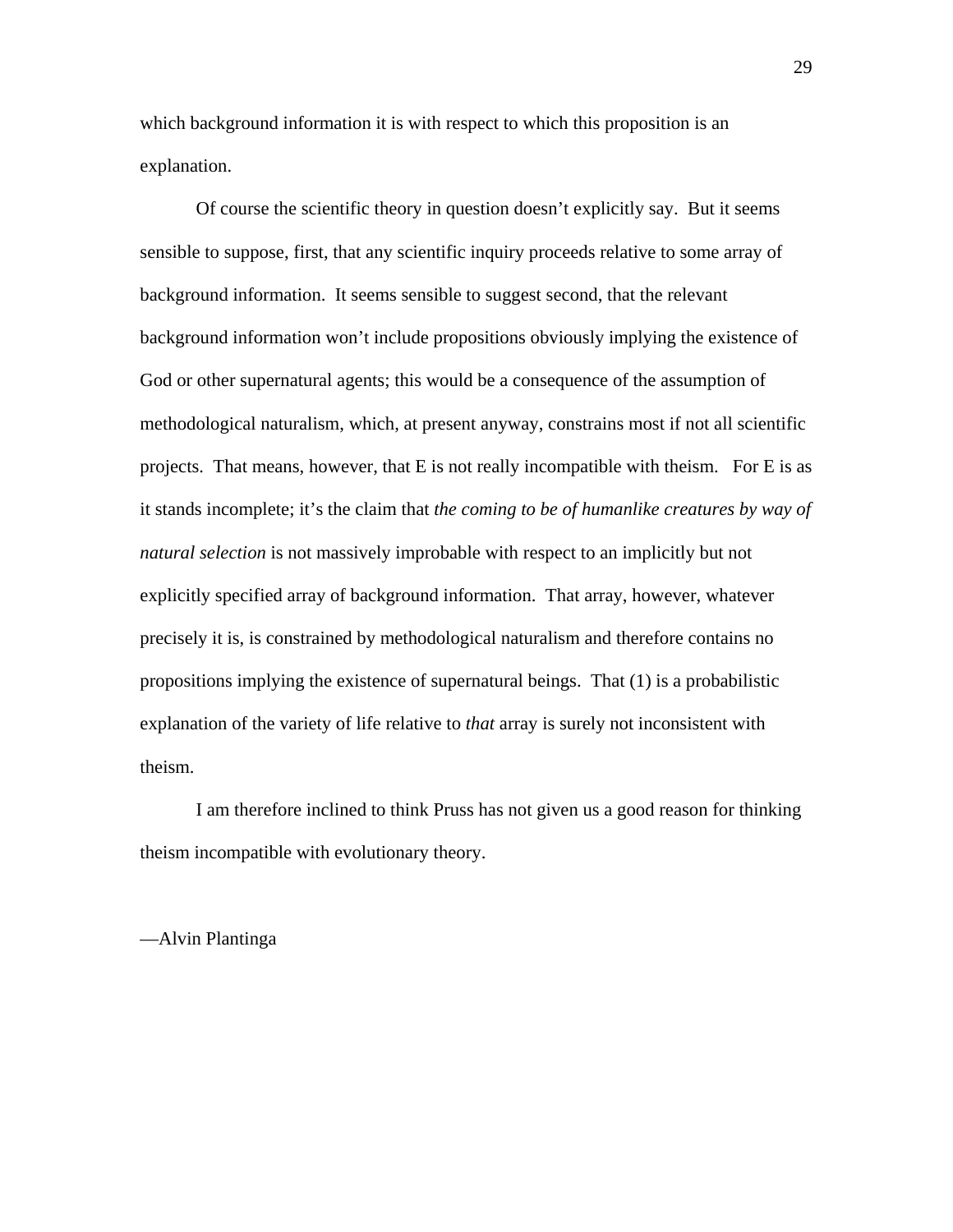## **References**

Barrett, Justin (2000). "Exploring the Natural Foundations of Religion," *Trends in Cognitive Science* 4 (1), pp. 29-34.

\_\_\_\_\_\_(2004). *Why Would Anyone Believe in God?* (Walnut Creek, Calif: AltaMira).

Behe, Michael (1996). *Darwin's Black Box* (New York: Free Press).

- Boyer, Pascal (1994). *The Naturalness of Religious Ideas: A Cognitive Theory of Religion* (Berkeley: University of California Press)
- Darwin, Francis (1887). Letter from T.H. Huxley to Charles Darwin, November 23, 1859, in *The Life and Letters of Charles Darwin* (London: John Murray).
- Dawkins, Richard (1986). *The Blind Watchmaker: Why the Evidence of Evolution Reveals a Universe without Design* (London: W. W. Norton & Co).
- \_\_\_\_\_\_(2003). *A Devil's Chaplain: Reflections on Hope, Lies, Science, and Love* (Boston, MA: Houghton Mifflin).

Drake, Stillman (1980). *Galileo* (New York: Hill and Wang).

- Dennett, Daniel (1995). *Darwin's Dangerous Idea* (New York: Simon & Schuster).
- Draper, J. W. (1881). *History of the Conflict Between Religion and Science* (New York: D. Appleton and Co.)
- Futuyma, Douglas, (1986). *Evolutionary Biology*, 2nd ed. (Sunderland, MA: Sinauer Associates).
- Gould, Stephen Jay (1983). "Evolution as Fact and Theory" in *Hen's Teeth and Horse's Toes*. (New York: Norton).
- Johnson, Phillip, (1993). *Darwin on Trial*, 2<sup>nd</sup> ed. (Downers Grove, IL: InterVarsity Press).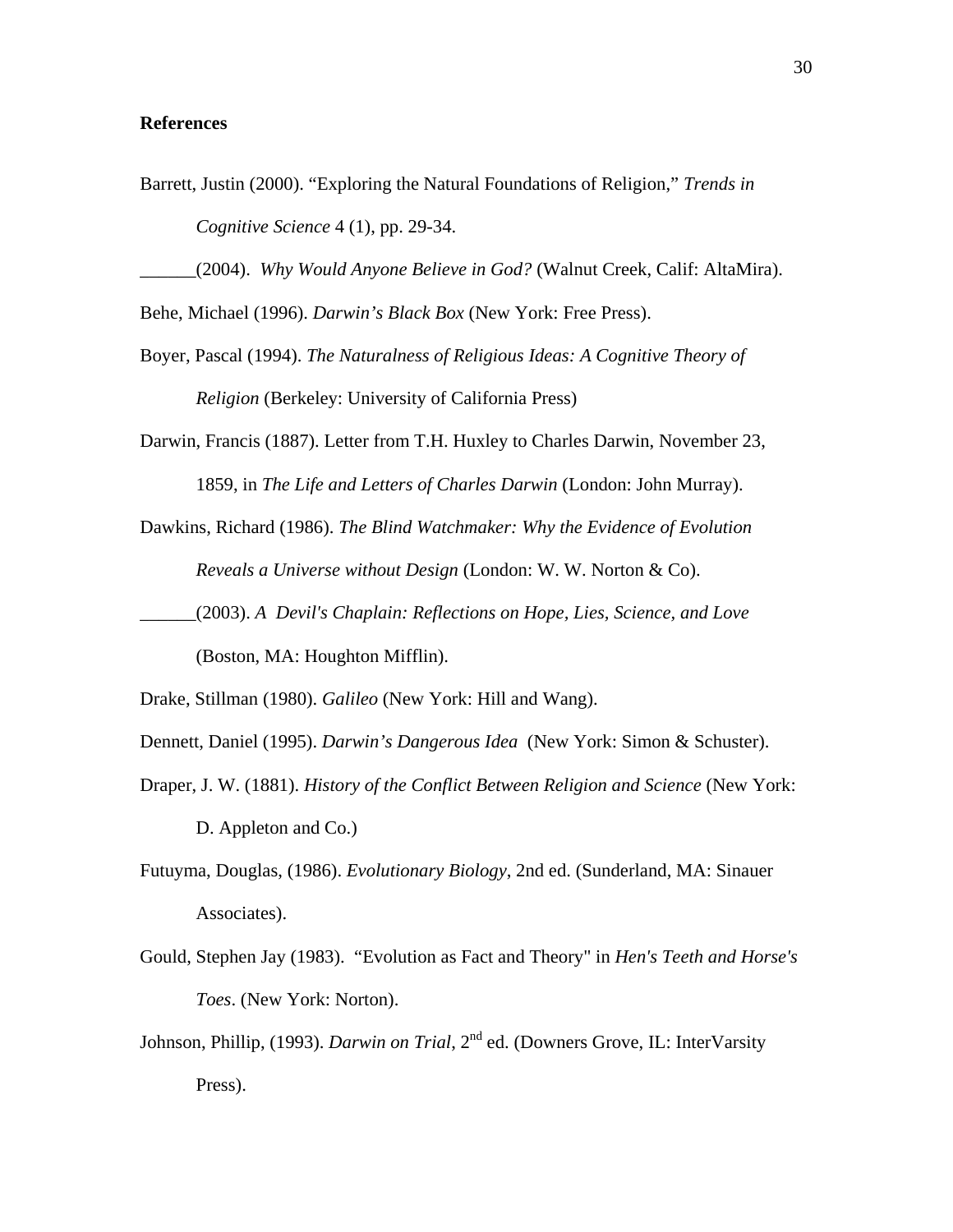- Kass, Leon, (1985). *Toward a More Natural Science: Biology and Human Affairs* (New York: Free Press).
- Locke, John, (1959). *An Essay Concerning Human Understanding*, in two volumes, ed. A. C. Fraser. (Mineola, NY: Dover Publications).
- Mayr, Ernst, (1997). *This is Biology*: the Science of the Living World. (Cambridge: Harvard University Press).
- \_\_\_\_\_ (1988). *Towards a New Philosophy of Biology: Observations of an Evolutionist*. (Cambridge: Harvard University Press).
- Plantinga, Alvin (1993). "Augustinian Christian Philosophy" *The Monist*, 75, no. 3 (July 1992) pp. 291-320.
- \_\_\_\_\_ (1996). "Methodological Naturalism?", *Facets of Faith and Science*, vol. 1, ed. J. van der Meer (Lanham, MA: University Press of America).

Pruss, Alexander, (unpublished). "Divine Creation and Evolution".

- Ratzsch, Del, (unpublished). "Humanness in their hearts: Where science and religion fuse" http://homepages.utoledo.edu/esnider/scirelconference/ratzschpaper.htm.
- Rorty, Richard, (1979). *Philosophy and the Mirror of Nature*. (Princeton: Princeton University Press).
- \_\_\_\_\_(1989). *Irony, Contingency and Solidarity*. (Cambridge: Cambridge University Press).
- \_\_\_\_\_ (2002). Review of *The Empirical Stance* by Bas van Fraassen in *Notre Dame Philosophical Reviews* (Notre Dame, IN, 07/07/2002).
- Ruse, Michael, (2005). *The Evolution Creation Struggle*. (Cambridge: Harvard University Press).